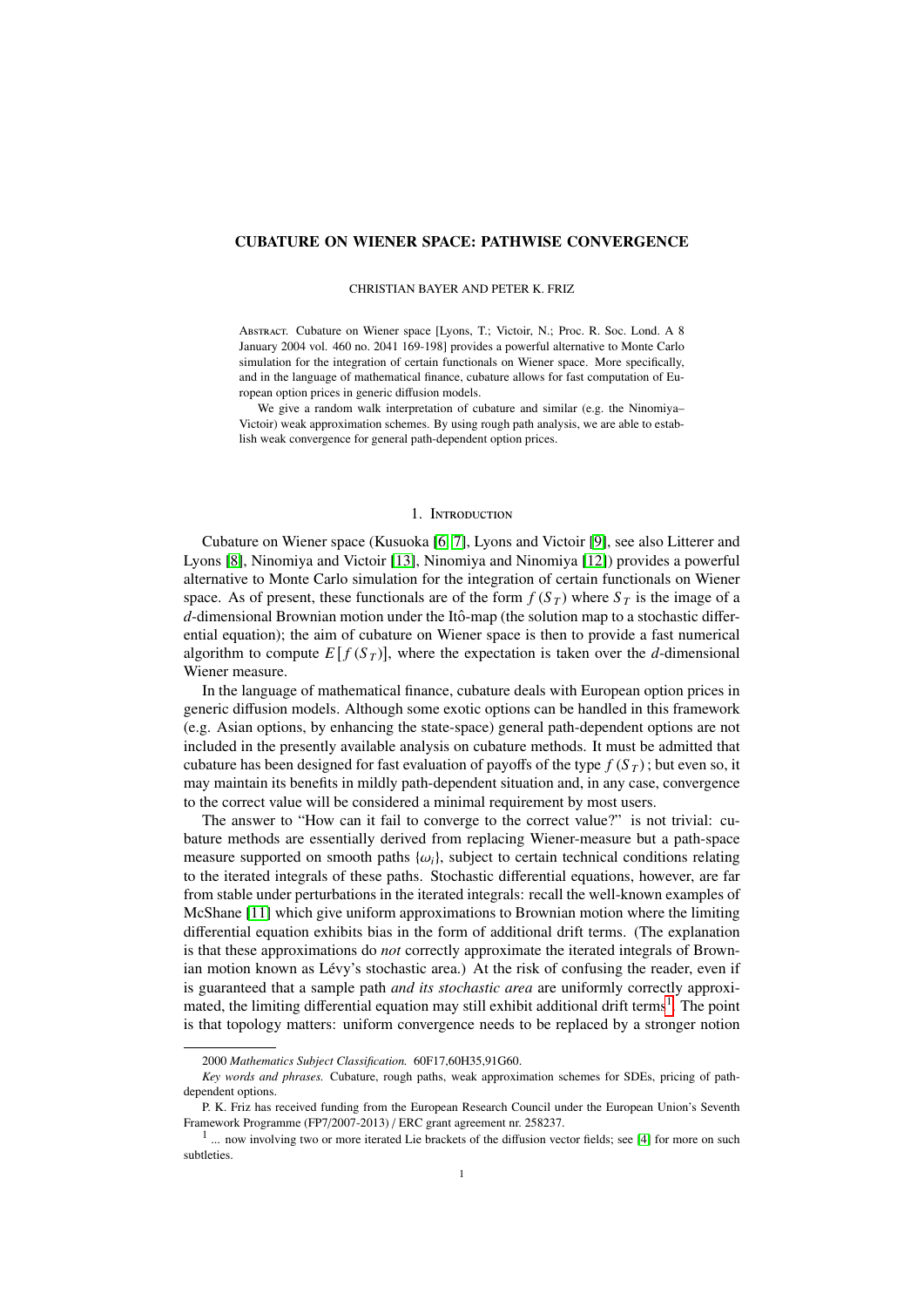#### 2 CH. BAYER AND P. FRIZ

of Hölder (or *p*-variation) rough path topology in order to use the stability results of rough path theory.

Our key idea is to view the iterations of cubature steps, (Lyons and Victoir [\[9,](#page-13-2) Theorem 3.3] for instance), via an underlying random walk of the driving signal, Brownian motion plus Lévy's area. The iterated cubature scheme corresponds precisely to stochastic differential equations in which the driving Brownian motion is replaced by *k* properly rescaled concatenations of the  $\omega_i$  (say, chosen independently with probability  $\lambda_i$  at each step). Thanks to the smoothness of the  $\omega_i$ , such a path has canonically defined iterated<br>integrals: the "only" thing left to do is to establish weak convergence of this random walk integrals; the "only" thing left to do is to establish weak convergence of this random walk to Brownian motion and Lévy's stochastic area, in the correct rough path topology. It is then an immediate consequence of the continuity of the Itô map in rough path sense (i.e. as a deterministic function of path and area in rough path topology) to see that this entails the desired weak convergence result for path dependent functionals of the type *f* (*S*<sub>*t*</sub> :  $0 \le t \le T$ ).

Weak convergence questions of this type were first discussed in E. Breuillard, P. Friz, M. Huesmann [\[2\]](#page-13-8). Unfortunately, the "Rough path Donsker" theorem obtained therein does not lend itself immediately to the present applications: a moment of reflection reveals that it would cover cubature with (1) equidistant steps and (2) in which the  $\omega_i$  are straight lines (Wong-Zakai!). Our strategy is thus to develop refined arguments that allow to cover the generic cubature setting as well as its recent variations (like Ninomya–Victoir). This leads, en passant, to a more flexible version of the Donsker theorem for Brownian motion on Lie groups in topologies considerably finer than the uniform one.

The mathematical content – weak convergence of discrete structures to (Stratonovich) SDE solutions – should also be compared to the (typically Itô) diffusion limits of Markov chains (cf. Stroock and Varadhan [\[16,](#page-13-9) Section 11.2]), although we shall not pursue this point further here.

The current paper uses many ideas and results from rough path theory, see Lyons [\[10\]](#page-13-10) and Friz and Victoir [\[5\]](#page-13-11), which we primarily use for reference in this paper. For cubature on Wiener space, the authoritative reference remains Lyons and Victoir [\[9\]](#page-13-2).

## 2. Cubature on Wiener space and the associated random walks

<span id="page-1-0"></span>Let  $B = (B_t)_{t \in [0,1]}$  denote a standard *d*-dimensional Brownian motion on  $(\Omega, \mathcal{F}, (\mathcal{F}_t)_{t \in [0,1]}, P)$ <br>  $\mathbf{B} = S_0(B)$ , i.e.  $\mathbf{B}$  is the Brownian motion enhanced by its I évy area. The geometand  $\mathbf{B} = S_2(B)_{0,1}$ , i.e.,  $\mathbf{B}$  is the Brownian motion enhanced by its Lévy area. The geometrical estimates of  $\mathbf{B}$  is the Lie group  $C_2^2(\mathbb{R}^d)$ , which can be defined as follower let all rical setting of **B** is the Lie group  $G^2(\mathbb{R}^d)$ , which can be defined as follows: let  $e_1, \ldots, e_d$ <br>denote the canonical basis of  $\mathbb{R}^d$ . Then  $e \otimes e_1 \cdot 1 \le i \le d$  forms a basis for the tensor proddenote the canonical basis of  $\mathbb{R}^d$ . Then  $e_i \otimes e_j$ ,  $1 \le i, j \le d$ , forms a basis for the tensor prod-<br>uct  $\mathbb{R}^d \otimes \mathbb{R}^d$ . Consider the algebra  $T^2(\mathbb{R}^d) := \mathbb{R} \otimes \mathbb{R}^d \otimes \mathbb{R}^d \otimes \mathbb{R}^d$ , which is un uct  $\mathbb{R}^d$ ⊗ $\mathbb{R}^d$ . Consider the algebra  $T^2(\mathbb{R}^d) := \mathbb{R} \oplus \mathbb{R}^d \oplus \mathbb{R}^d \otimes \mathbb{R}^d$ , which is understood as a step-2 nilpotent non-commutative algebra, i.e., for  $\mathbf{x}_1 = z_1 + x_1 + a_1$ ,  $\mathbf{x}_2 = z_2 + x_2 + a_2 \in T^2(\mathbb{R}^d)$ <br>the product is given by the product is given by

$$
\mathbf{x}_1 \otimes \mathbf{x}_2 = z_1 z_2 + (z_2 x_1 + z_1 x_2) + (z_2 a_1 + z_1 a_2 + x_1 \otimes x_2).
$$

Consider  $g^2(\mathbb{R}^d) \subset T^2(\mathbb{R}^d)$ , the Lie-algebra generated by  $e_1, \ldots, e_d$  together with  $[e_i, e_j]$ ,  $1 \le i \le d$  with the commutator defined by  $[\mathbf{x}, \mathbf{y}] \coloneqq \mathbf{x} \otimes \mathbf{y} - \mathbf{y} \otimes \mathbf{y} \times \mathbf{y} \in T^2(\mathbb{R}^d)$ . The  $1 \le i < j \le d$ , with the commutator defined by  $[\mathbf{x}, \mathbf{y}] := \mathbf{x} \otimes \mathbf{y} - \mathbf{y} \otimes \mathbf{x}, \mathbf{x}, \mathbf{y} \in T^2(\mathbb{R}^d)$ . The exponential map exp :  $T^2(\mathbb{R}^d) \to T^2(\mathbb{R}^d)$  defined by exponential map  $\exp: T^2(\mathbb{R}^d) \to T^2(\mathbb{R}^d)$  defined by

$$
\exp(\mathbf{x}) \coloneqq 1 + \sum_{k=1}^{\infty} \frac{1}{k!} \mathbf{x}^{\otimes k} = 1 + \mathbf{x} + \frac{1}{2} \mathbf{x} \otimes \mathbf{x}
$$

in the step-2 nilpotent setting, maps  $g^2(\mathbb{R}^d)$  in a bijective way to the Lie group  $G^2(\mathbb{R}^d)$  :=  $\exp(g^2(\mathbb{R}^d)) \subset T^2(\mathbb{R}^d)$ .

This Lie group is highly relevant for rough path analysis, since it is the geometric setting of the enhanced Brownian motion mentioned before. Indeed, the  $T^2(\mathbb{R}^d)$ -valued process **B**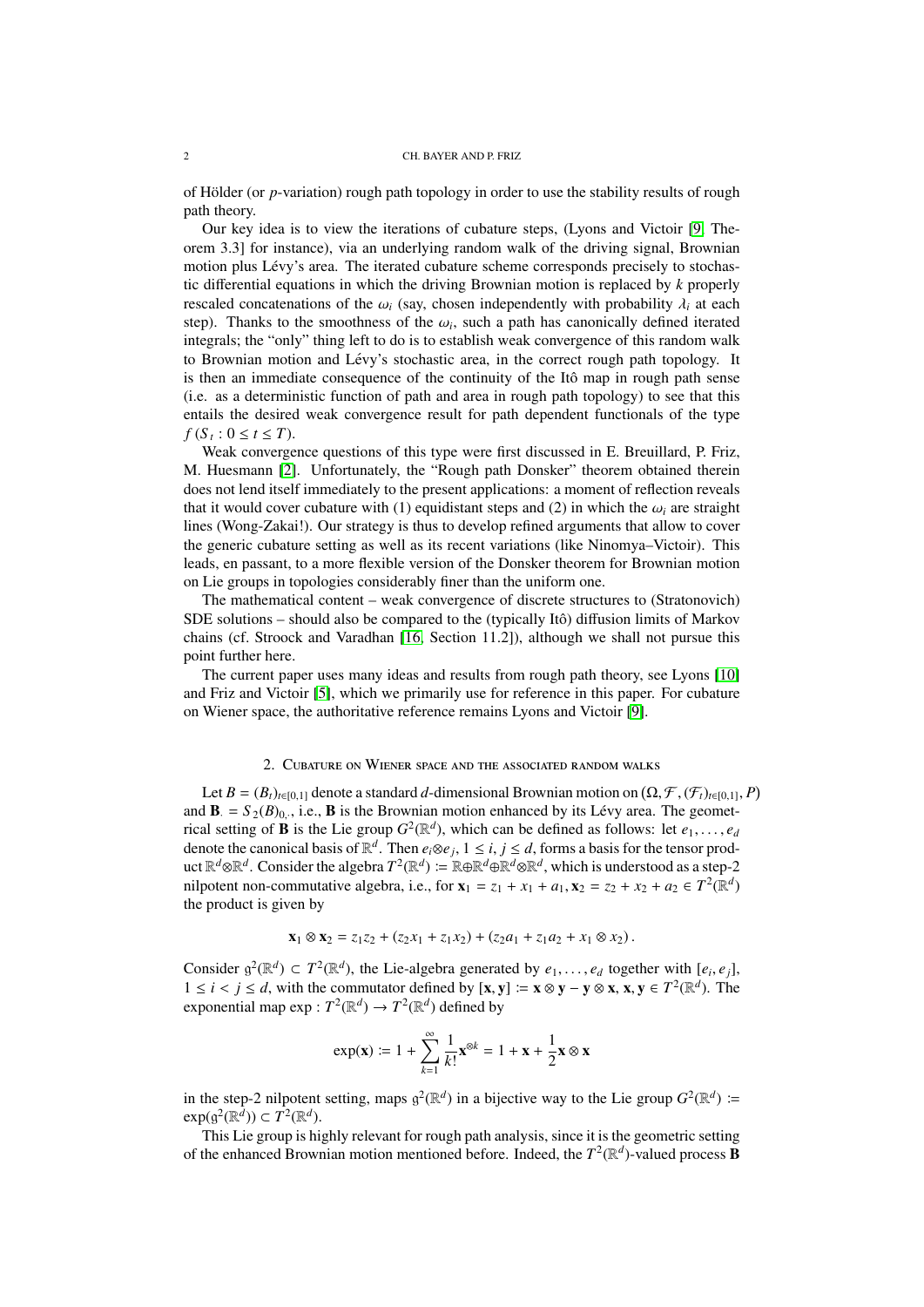defined by

(1) 
$$
\mathbf{B}_t := 1 + \sum_{i=1}^d B_t^i e_i + \sum_{i,j=1}^d \int_0^t B_s^i \circ dB_s^j e_i \otimes e_j =: S_2(B)_{0,t}, \quad 0 \le t \le 1,
$$

lives in the Lie group  $G^2(\mathbb{R}^d)$ , i.e.,  $P(\mathbf{B}_t \in G^2(\mathbb{R}^d))$ ,  $t \in [0,1]$  = 1. In a similar way, we will consider the (step *m* truncated) signature, see Friz and Victoir [5]. will consider the (step-*m* truncated) *signature*, see Friz and Victoir [\[5\]](#page-13-11),

$$
(2) \tS_m(B)_{0,t} := 1 + \sum_{k=1}^m \sum_{i_1,\dots,i_k \in \{1,\dots,d\}} \int_{0 \le t_1 \le \dots \le t_k \le t} \circ dB_{t_1}^{i_1} \cdots \circ dB_{t_k}^{i_k} e_{i_1} \otimes \cdots \otimes e_{i_k},
$$

which takes values in the step-*m* nilpotent Lie-group  $G^m(\mathbb{R}^d)$  defined analogously to  $G^2(\mathbb{R}^d)$  $G^2(\mathbb{R}^d)$  $G^2(\mathbb{R}^d)$ .<sup>2</sup> Consider the stochastic differential equation (in Stratonovich form)

<span id="page-2-2"></span>(3) 
$$
dX_t = V_0(X_t)dt + \sum_{i=1}^d V_i(X_t) \circ dB_t^i,
$$

 $X_0 = x_0 \in \mathbb{R}^N$ . Here,  $V_0, V_1, \ldots, V_d : \mathbb{R}^N \to \mathbb{R}^N$  is a collection of smooth vector fields. A *cubature formula on Wiener space* is a random variable *W* taking values in the space  $C^{1-var}([0, 1], \mathbb{R}^d)$  of continuous paths of bounded variation with values in  $\mathbb{R}^d$  such that we have

<span id="page-2-1"></span>(4) 
$$
E\left[\int_{0\leq t_1\leq \cdots \leq t_k\leq 1} \circ dB_{t_1}^{i_1}\cdots \circ dB_{t_k}^{i_k}\right] = E\left[\int_{0\leq t_1\leq \cdots \leq t_k\leq 1} dW_{t_1}^{i_1}\cdots dW_{t_k}^{i_k}\right].
$$

Equation [\(4\)](#page-2-1) is supposed to hold for all multi-indices  $I = (i_1, \ldots, i_k) \in \{1, \ldots, d\}^k$  with  $k \le m$  and all  $1 \le k \le m$  where m is a fixed positive integer the *order* of the cubature  $k \leq m$  and all  $1 \leq k \leq m$ , where *m* is a fixed positive integer, the *order* of the cubature formula. Moreover, we note that the paths of the process *W* are of bounded variation, therefore the integrals on the right hand side of [\(4\)](#page-2-1) can be classically defined in a pathwise sense. Notice that we do not use cross-integrals between time *dt* and the Brownian motion *dB<sup>t</sup>* . Therefore, a cubature formula in this sense can only be used to approximate SDEs with drift  $V_0 \equiv 0$ . We will cover the general case later in Section [3.](#page-5-0)

Rephrased in terms of the (truncated) signature, equation [\(4\)](#page-2-1) means that

(5) 
$$
E\left[S_m(B)_{0,1}\right] = E\left[S_m(W)_{0,1}\right],
$$

where the expectation takes values in the algebra  $T^m(\mathbb{R}^d)$ . Obviously, any cubature formula on Wiener space can be rescaled to a cubature formula on the interval  $[0, \Delta t]$ ,  $\Delta t > 0$ , by replacing *W* with the bounded variation path

(6) 
$$
\delta_{\sqrt{\Delta t}}(W):[0,\Delta t]\to\mathbb{R}^d, \quad s\mapsto \sqrt{\Delta t}W(s/\Delta t).
$$

On the level of signatures, this corresponds to applying the *dilatation* operator  $\delta_{\sqrt{\Delta t}}$ :<br>  $C^m(\mathbb{R}^d)$ ,  $\delta_{\sqrt{\Delta t}}$  $G^m(\mathbb{R}^d) \to G^m(\mathbb{R}^d)$ , i.e.,

$$
S_m\left(\delta \sqrt{\Delta t}(W)\right)_{0,\Delta t} = \delta \sqrt{\Delta t}(S_m(W)_{0,1}).
$$

**Remark 2.1.** *Note that the symbol*  $\delta_{\sqrt{\Delta t}}$  *has different meanings on both sides of the equations on the left hand side it is a function from*  $C(0, 11, \mathbb{R}^d)$  *to*  $C(0, \Delta t, \mathbb{R}^d)$ *, whereas on tion: on the left hand side, it is a function from C*([0, 1],  $\mathbb{R}^d$ ) *to C*([0,  $\Delta t$ ],  $\mathbb{R}^d$ ), whereas on<br>*the right hand side it is the restriction to*  $G^m(\mathbb{R}^d)$  *of a linear man defined on the algebra the right hand side it is the restriction to G<sup>m</sup>*(R *d* ) *of a linear map defined on the algebra*  $T^m(\mathbb{R}^d)$  *by* 

$$
\delta_{\sqrt{\Delta t}}(e_{i_1}\otimes\cdots\otimes e_{i_k})\coloneqq \Delta t^{k/2}e_{i_1}\otimes\cdots\otimes e_{i_k},\quad 0\leq k\leq m,\quad i_1,\ldots,i_k\in\{1,\ldots,d\}.
$$

<span id="page-2-0"></span><sup>&</sup>lt;sup>2</sup>Note that  $S_m(B)_{0<sub>i</sub>} = S_m(B)_{0<sub>i</sub>}$ , the *Lyons lift* of the enhanced Brownian motion, reflecting the fact that  $S_m(B)$ depends uniquely and continuously on  $\bf{B}$  – whereas  $\bf{B}$  itself is not uniquely and certainly not continuously given by *B*. For instance, we could have chosen the Ito-integral instead of the Stratonovich integral.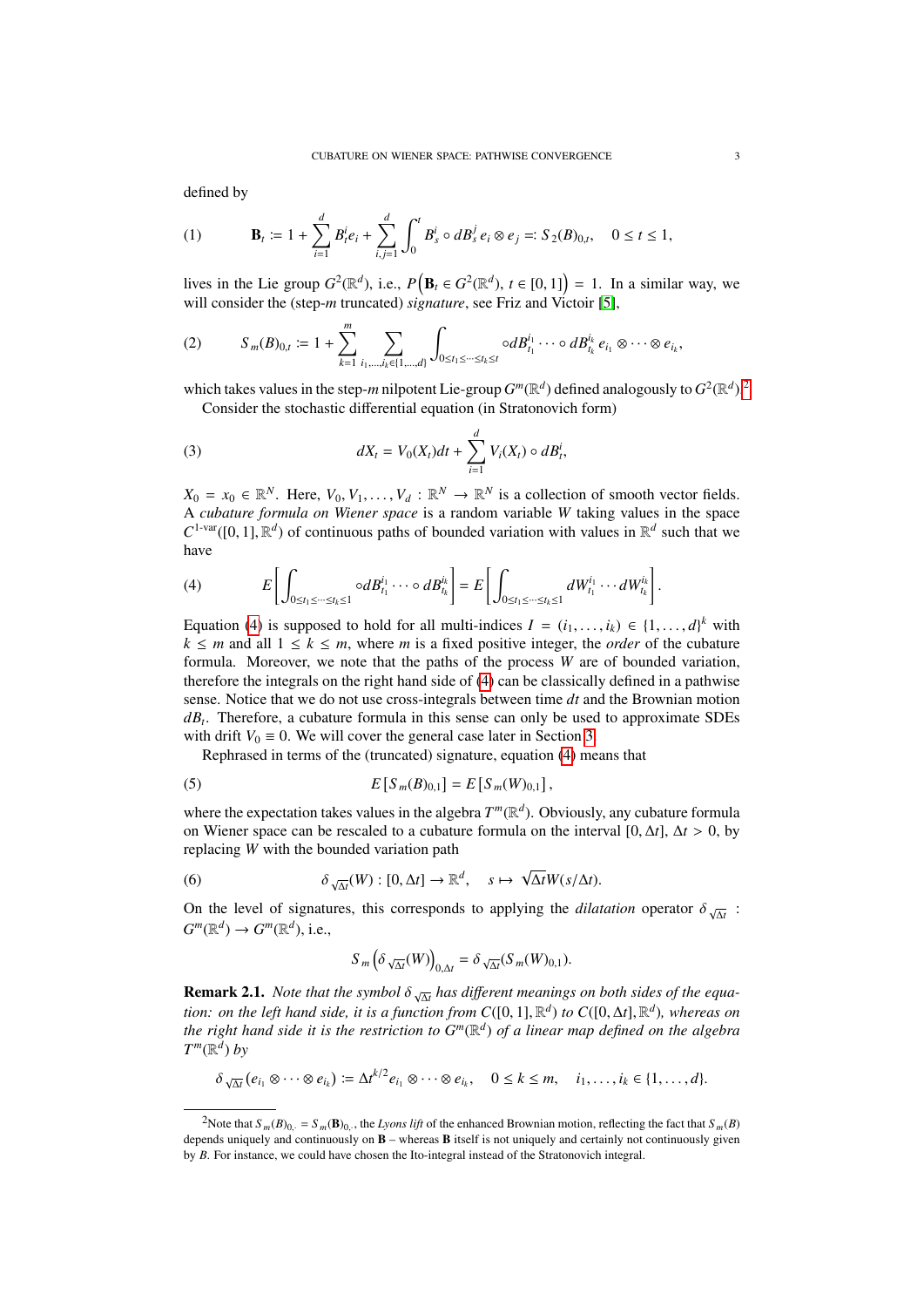#### 4 CH. BAYER AND P. FRIZ

Given a mesh  $\mathcal{D} = \{0 = t_0 < t_1 < \cdots < t_n = 1\}$ , set  $\Delta t_k \coloneqq t_k - t_{k-1}, k = 1, \ldots, n$ , and |D| <sup>=</sup> max*<sup>k</sup>* <sup>∆</sup>*tk*. Moreover, let *<sup>W</sup>*(1), . . . , *<sup>W</sup>*(*n*) be independent copies of the cubature formula *W*. We define a random variable  $W^D$ :  $[0, 1] \rightarrow \mathbb{R}^d$  taking values in the space of continuous paths of bounded variation by concatenation of the paths  $\delta$   $\rightarrow$   $(W_{\text{CD}})$ :  $[0, \Delta t] \rightarrow \mathbb{R}^d$ paths of bounded variation by concatenation of the paths  $\delta \sqrt{\Delta t_k}(W_{(k)})$ :  $[0, \Delta t_k] \rightarrow \mathbb{R}^d$ ,  $k-1$  *n* Again by well known properties of the signature (the Chen theorem see for  $k = 1, \ldots, n$ . Again, by well known properties of the signature (the Chen theorem, see for instance [\[2,](#page-13-8) Theorem 7.11, Exercise 7.14]), this translates to the relation

<span id="page-3-0"></span>
$$
S_m(W^{\mathcal{D}})_{0,1} = S_m(\delta \sqrt{\Delta t_1}(W_{(1)}))_{0,\Delta t_1} \otimes \cdots \otimes S_m(\delta \sqrt{\Delta t_n}(W_{(n)}))_{0,\Delta t_n}
$$
  
=  $\delta \sqrt{\Delta t_1}(S_m(W_{(1)})_{0,1}) \otimes \cdots \otimes \delta \sqrt{\Delta t_n}(S_m(W_{(n)})_{0,1}),$ 

where  $\otimes$  denotes the multiplication in the Lie group  $G^m(\mathbb{R}^d)$ . Finally, let  $X^{\mathcal{D}}$  denote the (pathwise ODE) solution of the equation

(7) 
$$
dX_t^{\mathcal{D}} = \sum_{i=1}^d V_i(X_t^{\mathcal{D}}) dW_t^{\mathcal{D},i},
$$

 $X_0^{\mathcal{D}} = x_0$ . For a given function  $f : \mathbb{R}^N \to \mathbb{R}$  of interest, the method of cubature on Wiener space now consists in the approximation

<span id="page-3-1"></span>(8) 
$$
E[f(X_1)] = E\left[f(X_1^{\mathcal{D}})\right] + O\left(|D|^{(m-1)/2}\right),
$$

provided that certain regularity assumptions are satisfied, see [\[9\]](#page-13-2), [\[13\]](#page-13-4) and [\[7\]](#page-13-1). In particular, the method provides an efficient numerical scheme, if *W* has been chosen in such a way that integration of [\(7\)](#page-3-0) is "substantially simpler" then integration of the original [\(3\)](#page-2-2), see [\[1\]](#page-13-12). If *f* is smooth, [\(8\)](#page-3-1) holds even for uniform meshes. If *f* only is Lipschitz, however, then Kusuoka [\[7,](#page-13-1) Theorem 4] shows that [\(8\)](#page-3-1) holds provided that one takes certain non-homogeneous meshes. The goal of this paper regarding cubature is to show that convergence even holds for (reasonable) functionals *f* depending on the whole path  $(X_t)_{0 \le t \le 1}$ .

<span id="page-3-2"></span>Example 2.2. *The cubature formulas in* [\[9\]](#page-13-2) *are discrete random variables W taking values in the space of continuous paths of bounded variations. That is, fix k paths of bounded variation*  $\omega_1, \ldots, \omega_k : [0, 1] \to \mathbb{R}^d$  *and positive real numbers*  $\lambda_1, \ldots, \lambda_k$  *with*  $\lambda_1 + \cdots + \lambda_k = 1$ . Then W is the random variable taking values in  $\lambda_1, \ldots, \lambda_k$  with  $P(W - \omega_1) = \lambda_k$ . 1*. Then W is the random variable taking values in*  $\{\omega_1, \dots, \omega_k\}$  *with*  $P(W = \omega_j) = \lambda_j$ ,  $j = 1, \dots, k$  In all the concrete cubature formulas constructed in [9], the naths  $\omega_j(\cdot)$  are  $j = 1, \ldots, k$ . In all the concrete cubature formulas constructed in [\[9\]](#page-13-2), the paths  $\omega_j(\cdot)$  are, *in fact, piecewise linear.*

<span id="page-3-4"></span>Example 2.3. *We can even interpret the Wong-Zakai approximation as a cubature formula on Wiener space (of order m* = 3*; the resulting convergence in* [\(8\)](#page-3-1) *has then weak order* (*<sup>m</sup>* <sup>−</sup> 1)/<sup>2</sup> <sup>=</sup> <sup>1</sup>*, precisely as the usual Euler scheme for Ito di*ff*erential equations). Indeed, choose W as the linear path*  $W_t = tB_1$ *. We note that*  $W^D$  *can be realized (for any mesh* D) by choosing  $\delta_{\sqrt{\Delta t_k}}(\overline{W}_{(k)})$  (s) =  $s(B_{t_k} - B_{t_{k-1}})$ , because  $W_{(k)}(t) := \frac{t}{\sqrt{\Delta t_k}} (B_{t_k} - B_{t_{k-1}})$  has the *same law as W and all the W*(*k*) *are independent. Concatenation of these paths precisely gives the piecewise linear approximation of B with nodes in* D*.*

<span id="page-3-3"></span>Example 2.4. *Ninomiya and Victoir* [\[13\]](#page-13-4) *construct a cubature formula of order m* = 5 *in the following way. Let* Λ *be a Bernoulli random variable (taking values* ±1 *with probability* 1/2 *each*) and let  $Z^1, \ldots, Z^d$  be independent standard normal random variables. Set  $\varepsilon = 1/(d+1)$  For  $\omega \in \Omega$ ,  $W(\omega)$  is defined by the following formula If  $\Lambda(\omega) = -1$ , we define <sup>1</sup>/(*<sup>d</sup>* <sup>+</sup> 1)*. For* ω <sup>∈</sup> <sup>Ω</sup>*, W*(ω) *is defined by the following formula. If* <sup>Λ</sup>(ω) <sup>=</sup> <sup>−</sup>1*, we define <sup>W</sup>*(ω) *to be the piecewise linear path with*

$$
\dot{W}^{i}(\omega)(s) = \begin{cases}\n1/\varepsilon, & s \in [0, \varepsilon/2], i = 0, \\
Z^{i}(\omega)/\varepsilon, & s \in ]\varepsilon/2 + (i - 1)\varepsilon, \varepsilon/2 + i\varepsilon], i \in \{1, ..., d\}, \\
1/\varepsilon, & s \in ]1 - \varepsilon/2, 1], i = 0, \\
0, & else.\n\end{cases}
$$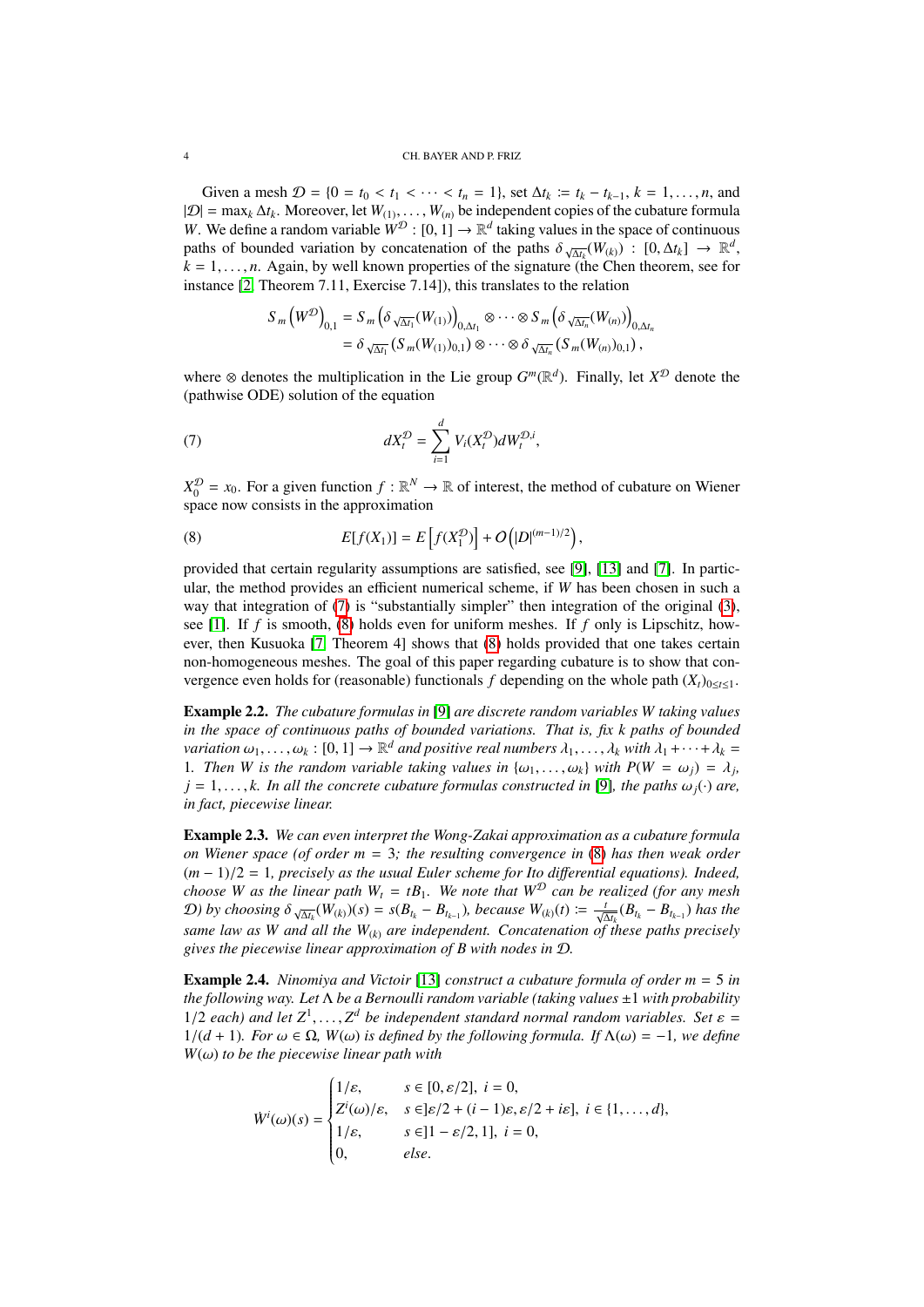*If*  $\Lambda(\omega) = 1$ *, W*( $\omega$ *) is similarly defined by* 

$$
\dot{W}^{i}(\omega)(s) = \begin{cases}\n1/\varepsilon, & s \in [0, \varepsilon/2], i = 0, \\
Z^{i}(\omega)/\varepsilon, & s \in ]\varepsilon/2 + (d - i)\varepsilon, \varepsilon/2 + (d - i + 1)\varepsilon], i \in \{1, ..., d\}, \\
1/\varepsilon, & s \in ]1 - \varepsilon/2, 1], i = 0, \\
0, & else.\n\end{cases}
$$

*This means, we subdivide the interval* [0, 1] *into d* <sup>+</sup> <sup>2</sup> *subintervals*

$$
\left[0,\frac{\varepsilon}{2}\right]\cup\left]\frac{\varepsilon}{2},\frac{3\varepsilon}{2}\right]\cup\cdots\cup\left]1-\frac{3\varepsilon}{2},1-\frac{\varepsilon}{2}\right]\cup\left]1-\frac{\varepsilon}{2},1\right].
$$

*On each of these subintervals,*  $W(\omega)$  *is constant in all components albeit one, which is linear. In particular, W*(ω) *is again piecewise linear.*

*At this stage, we would like to remark that we could replace the Gaussian random variables Z<sup>i</sup> by discrete random variables having the same moments of order up to five. Then we would obtain a special case of Example [2.2](#page-3-2) – albeit for the non-standard choice of W*<sup>0</sup> *, see Section [3](#page-5-0) below.*

Let us now turn our attention to Donsker type results: for a fixed sequence of meshes  $\mathcal{D}_n$  with  $|\mathcal{D}_n| \to 0$  we wish to study the corresponding sequence of paths in  $G^m(\mathbb{R}^d)$ , i.e., we study

<span id="page-4-1"></span>
$$
S_m (W^{\mathcal{D}_n})_{0, \cdot} = \left( S_m (W^{\mathcal{D}_n})_{0, t} \right)_{t \in [0, 1]}.
$$

By a *Donsker theorem in rough path topology* for the sequence of cubature formulas  $W^{\mathcal{D}_n}$ we understand the statement that

(9) 
$$
S_m(W^{\mathcal{D}_n})_{0, \ldots, n \to \infty} S_m(\mathbf{B})_{0, \ldots}
$$

weakly with respect to  $\alpha$ -Hölder rough path topology<sup>[3](#page-4-0)</sup>, for some  $\alpha \in (1/3, 1/2)$  and  $m \ge 2$ .<br>(In fact, elementary results of rough path theory imply then that it suffices to consider (In fact, elementary results of rough path theory imply then that it suffices to consider  $m = 2$ . Also, the claimed convergence will actually be established for *all*  $\alpha < 1/2$ ). As a justification for calling the convergence stated in [\(9\)](#page-4-1) a Donsker theorem, consider the following random walk. Let us again fix the mesh  $\mathcal{D}_n = \{0 = t_0 < \cdots < t_n = 1\}$ . (We only take *n* as the number of sub-intervals for the grid  $\mathcal{D}_n$  for more convenient notation. The mathematics would, of course, work in precisely the same way, if the size of  $\mathcal{D}_n$  was completely arbitrary, as long as  $|\mathcal{D}_n| \to 0$ .) Define

(10) 
$$
\xi_k^n = S_m \left( \delta_{\sqrt{\Delta t_k}}(W_{(k)}) \right)_{0, \Delta t_k} = \delta_{\sqrt{\Delta t_k}}(S_m(W_{(k)})_{0,1}),
$$

a random variable taking values in  $G^m(\mathbb{R}^d)$ . Note that  $\xi_k^n = \delta \frac{\zeta}{\sqrt{\Delta k}}(\xi_k)$ , where  $\xi_k$  is an independent equal of  $S(\mathcal{U})$ . Note define the  $G^m(\mathbb{R}^d)$  valued finite readom walk  $\mathbb{R}^n$ . independent copy of  $S_m(W)_{0,1}$ . Next define the  $G^m(\mathbb{R}^d)$ -valued, finite random walk  $\Xi^n_k$ ,  $k = 0, ..., n$ , by  $\Xi_0^n = 1$  and

$$
\Xi_{k+1}^n = \Xi_k^n \otimes \xi_{k+1}^n,
$$

where 1 is the neutral element of  $G^m(\mathbb{R}^d)$ . Since

$$
S_m\left(W^{\mathcal{D}_n}\right)_{0,t_k}=\Xi_k^n,\quad k=0,\ldots,n,
$$

 $S_m(W^{\mathcal{D}_n})$ <sub>0</sub> is, indeed, a path in  $G^m(\mathbb{R}^d)$  obtained from the random walk  $\Xi^n$  by (possibly  $\sum_{n=1}^{\infty}$  ( $\sum_{n=1}^{\infty}$ ,  $\sum_{n=1}^{\infty}$ ,  $\sum_{n=1}^{\infty}$  of  $\sum_{n=1}^{\infty}$  columned from the classical Donsker theorem as well as to the paper of Breuillard, Friz and Huesmann [\[2\]](#page-13-8). Let us rephrase their Theorem 3 for the current setting.

<span id="page-4-0"></span><sup>&</sup>lt;sup>3</sup>Le., the α-Hölder topology for functions taking values in the metric space  $(G^2(\mathbb{R}^d), ||.||)$ ., see [\[5,](#page-13-11) Definition 0.151] 5.1, 9.15]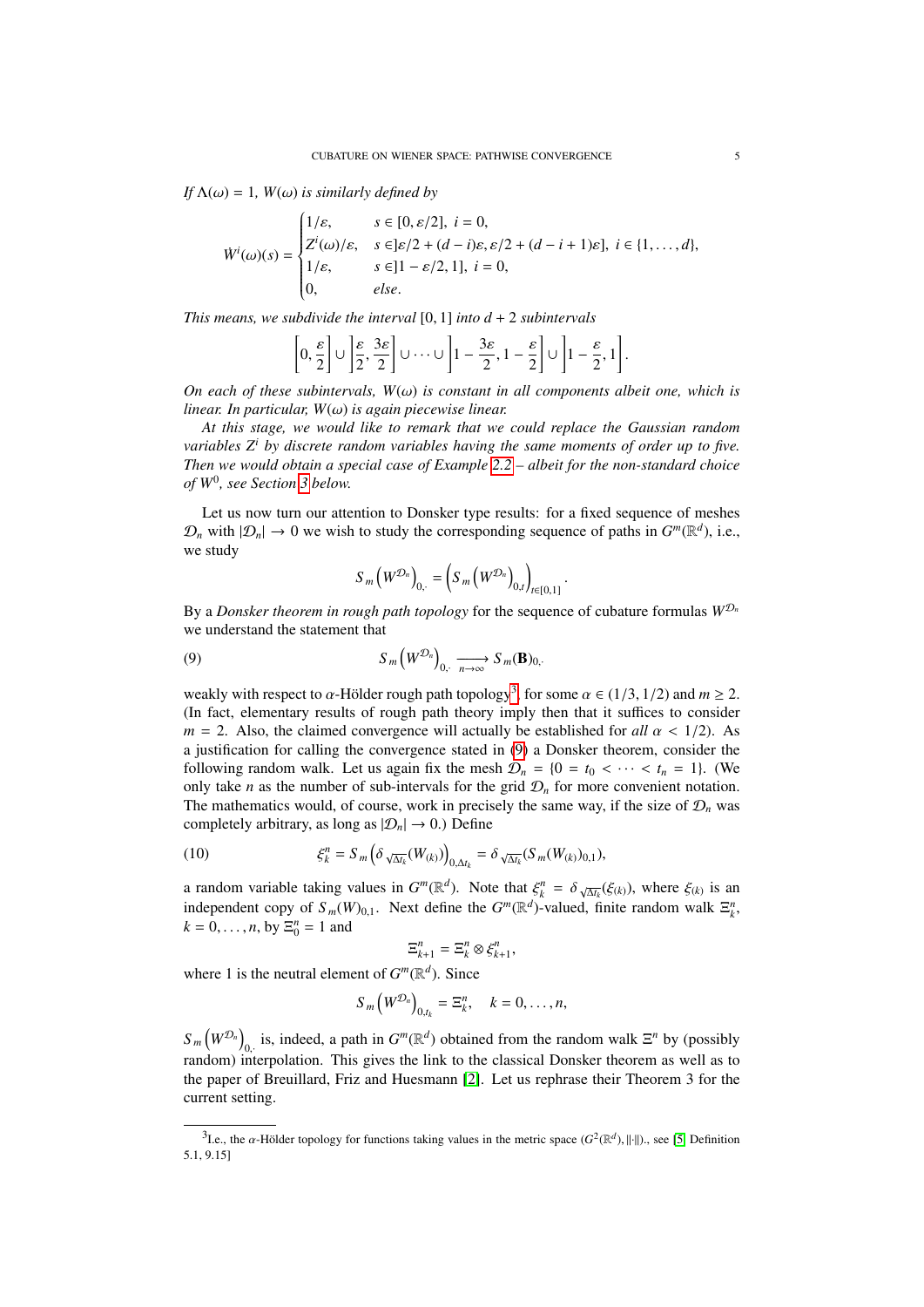<span id="page-5-1"></span>Proposition 2.5. *Let W be a cubature formula on Wiener space of order m* = 2 *with finite moments of all orders in the sense that*

$$
\forall q \geq 1 : E\left[\left\|S_2(W)_{0,1}\right\|^q\right] < \infty,
$$

where  $\left\| \cdot \right\|$  denotes the Carnot-Caratheodory norm on  $G^2(\mathbb{R}^d)$ , see below. Moreover, assume *that W is chosen in such a way that for every*  $\omega$ *,*  $S_2(W(\omega))_0$ , *is a geodesic connecting* 1 *and*<br> $S_4(W(\omega))$  . Choose with we usely  $\Omega = \frac{k+1}{k} = 0$  and Then the Daughan theorem  $S_2(W(\omega))_{0,1}$ . Choose uniform meshes  $\mathcal{D}_n = \left\{ \frac{k}{n} \mid k = 0, \ldots, n \right\}$ . Then the Donsker theorem holds in rough path topology, i.e.,  $S_2 \big( W^{\mathcal{D}_n} \big)$  $_{0,\cdot}$  *converges to* **B** *in*  $C^{0,\alpha-H\ddot{o}l}([0,1],G^2(\mathbb{R}^d))$ , *for every*  $\alpha$  < 1/2*.* 

Recall that the Carnot-Caratheodory norm is defined by

$$
\|\mathbf{x}\| := \inf \left\{ \left. \int_0^1 |d\gamma| \, \middle| \, \gamma \in C^{1-var} \left( [0,1], \mathbb{R}^d \right), \, S_2(\gamma)_{0,1} = \mathbf{x} \right. \right\}.
$$

The infimum is actually always attained, and can be parametrized as Lipschitz-continuous path with constant speed, i.e.,  $\left\| S_2(\gamma)_{0,t} \right\| = t \left\| S_2(\gamma)_{0,1} \right\|$  for  $0 < t < 1$  and a minimizing path  $\gamma$  see 15. Theorem 7.331, As a homogeneous porm the Carnot-Caratheodory porm is path  $\gamma$ , see [\[5,](#page-13-11) Theorem 7.33]. As a homogeneous norm, the Carnot-Caratheodory norm is equivalent to the simpler norm

$$
||\mathbf{x}||_2 := \max(|x|, |a|^{1/2}), \quad \mathbf{x} = 1 + x + a \in G^2(\mathbb{R}^d),
$$

see [\[5,](#page-13-11) Theorem 7.45].

Remark 2.6. *In* [\[2,](#page-13-8) Theorem 1]*, the moment condition is relaxed, which gives weak convergence in*  $α$ -Hölder norm for all  $α < α^*$ , for some  $α^* < 1/2$ , which is related to the relaxed moment condition. In this paper we shall always assume existence of all the mo*relaxed moment condition. In this paper, we shall always assume existence of all the moments. We note, however, that we could also relax this assumption, obtaining a similar result.*

## 3. The main result

<span id="page-5-0"></span>Usually, a cubature formula *W* will not satisfy the conditions of Proposition [2.5,](#page-5-1) even if we only choose uniform meshes, because the corresponding interpolation  $S(W^{D_n})$  of the random walk  $\Xi^n$  will not be geodesic. Moreover, if we want to treat functions *f* which are not smooth, then we have to choose non-uniform meshes with  $t_k = \frac{k^{\gamma}}{n^{\gamma}}$  for some  $\gamma > m - 1$ ,<br>see [7]. Therefore, we want to generalize Proposition 2.5 in two directions. We want to get see [\[7\]](#page-13-1). Therefore, we want to generalize Proposition [2.5](#page-5-1) in two directions. We want to get rid of the condition of geodesic interpolation, and we want to generalize to non-uniform meshes. Fortunately, the first generalization is simple, at least for the cubature formulas actually suggested in the literature, see Example [2.2,](#page-3-2) [2.4](#page-3-3) and also for the Wong-Zakai approximation given in Example [2.3.](#page-3-4) The second generalization, however, requires us to change the method of proof as compared to [\[2\]](#page-13-8).

It is natural to impose some restriction on the behavior of  $S(N^{D_n})$ , between two nodes of the random walk. Indeed, we have to rule out "loops" which approach infinity.

<span id="page-5-2"></span>Assumption 3.1. *The cubature formula W takes values in the Cameron-Martin space* H *(of paths started at* 0*) and the Cameron-Martin norm has finite moments of all orders, i.e., for every*  $k \in \mathbb{N}$ 

$$
E\left[\|W\|_{\mathcal{H}}^{k}\right] = E\left[\left(\int_{0}^{1} \left|\dot{W}(s)\right|^{2} ds\right)^{k/2}\right] < \infty.
$$

This assumption is both natural (a general continuous path of finite 1-variation would not be in the  $(1/2-\epsilon)$ -Hölder support of the Wiener measure!) and satisfied by all (piecewise linear!) cubature formulas used in practice. We look at this in some detail in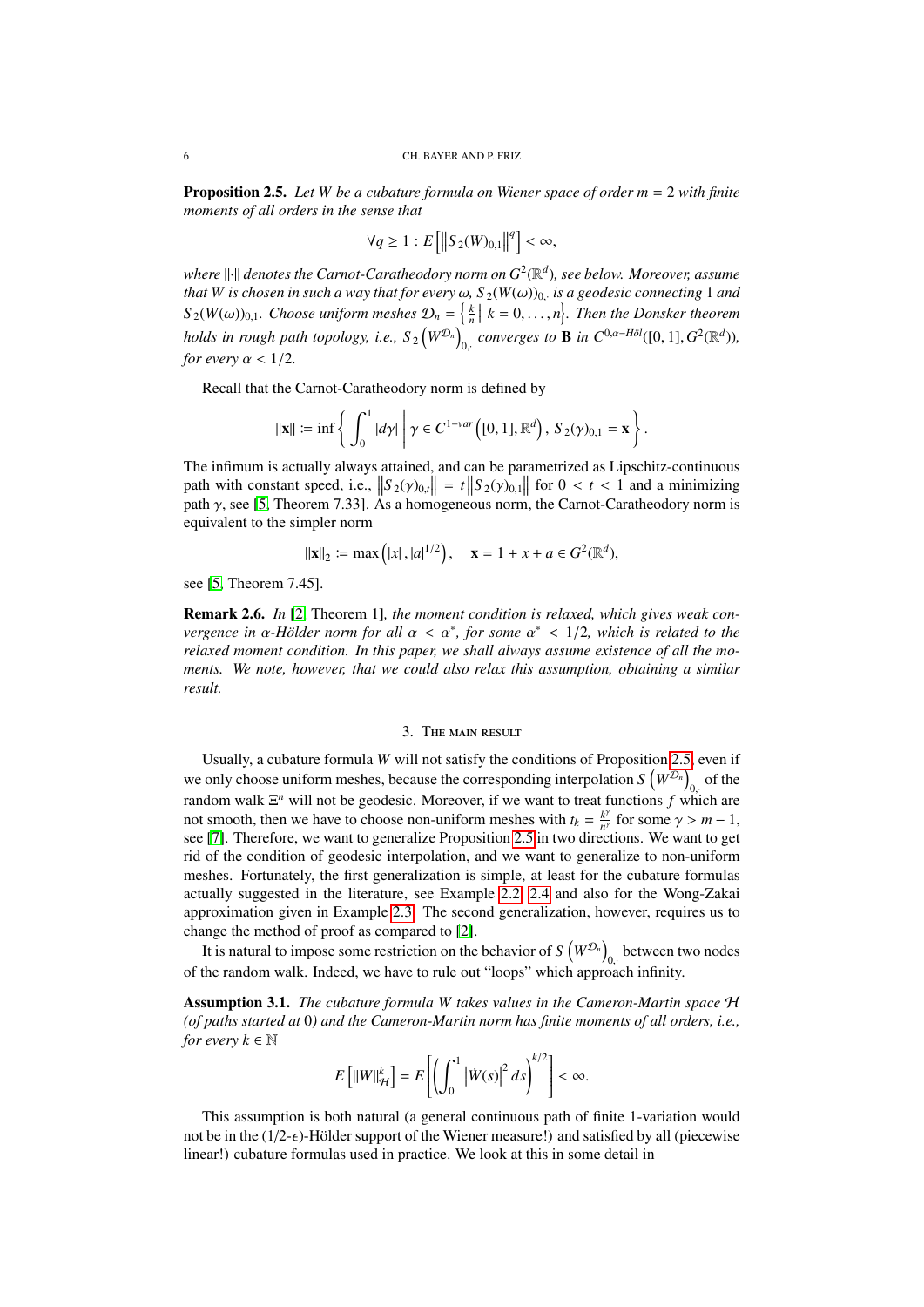Example 3.2. *Assume that the cubature formula W is piecewise linear, i.e., there is a positive integer*  $\ell$  *and there are d-dimensional random variables*  $F_1, \ldots, F_\ell$  *with finite moments of all orders and a mesh*  $0 = s_0 < \cdots < s_\ell = 1$  *such that* 

$$
\dot{W}_s = F_l, \quad s_{l-1} < s \le s_l, \ 1 \le l \le \ell.
$$

*This immediately implies Assumption [3.1.](#page-5-2)*

Our main theorem is (for conclusions to cubature see Corollary [3.5](#page-7-0) below):

<span id="page-6-0"></span>**Theorem 3.3.** *Given a cubature formula W of order m*  $\geq$  2 *such that W<sub>1</sub> and the corresponding area A*<sup>1</sup> *have finite moments of all orders and Assumption [3.1](#page-5-2) is satisfied. Then Donsker's theorem holds in rough path topology for any sequence* D*<sup>n</sup> of meshes with*  $|\mathcal{D}_n| \to 0$ , *i.e.*,

$$
S_2(W^{\mathcal{D}_n})_{0,\longrightarrow_{\infty}} S_2(\mathbf{B})_{0,\longrightarrow}
$$

 $in C^{0, \alpha - H \ddot{o}l}([0, 1], G^2(\mathbb{R}^d))$ *, for every*  $\alpha < 1/2$ *.* 

The natural conclusion from Theorem [3.3](#page-6-0) would be a weak convergence result for the cubature-approximation of the SDE [\(3\)](#page-2-2) to its true solution on path-space. A little care is necessary, however, because we have ignored the drift  $V_0$  in the SDE, i.e., our driving signal is a pure Brownian motion and does not include time. The classical approach is to add another component to both the Brownian motion and the approximating cubature paths by setting  $B_t^0 := t$ ,  $W_t^0 := t$  and then require the moment matching condition [\(4\)](#page-2-1) to hold for all iterated integrals, where the multi-index  $(i_1, \ldots, i_k)$  now varies over  $\{0, 1, \ldots, d\}^k$ , i.e., where we also consider mixed iterated integrals of Brownian motion and time t. Due to where we also consider mixed iterated integrals of Brownian motion and time  $t$ . Due to the scaling of Brownian motion " $dB_t \approx \sqrt{dt}$ ", it is only necessary to impose the moment matching condition for multi-indices  $(i_1, \ldots, i_k)$  with  $k + #{j|i_j = 0} \leq m$  to get weak convergence with rate  $\frac{m-1}{2}$ .

However, the Ninomiya-Victoir scheme does not fall into this class, because we have seen in Example [2.4](#page-3-3) that they do not choose  $W_t^0 \equiv t$ . Therefore, we want to generalize the above considerations slightly. Let  $h : [0, 1] \rightarrow \mathbb{R}$  be a deterministic, uniformly Lipschitz path with  $h(0) = 0$  and  $h(1) = 1$ . This setting obviously includes the drift-component of the Ninomiya-Victoir scheme. We define the path <sup>h</sup>*W* by <sup>h</sup>*W*<sub>*i*</sub><sup>*i*</sup> =  $W_t^i$  for  $i = 1, ..., d$ , and  $h_{W^0} \div h_{U^0}$   $\div h_{U^0}$   $\div h_{U^0}$   $\div h_{U^0}$   $\div h_{U^0}$   $\div h_{U^0}$  as usual, we set  $R^0 \div t$ . We assume the usual  $h^hW_t^0 := h(t)$ . As usual, we set  $B_t^0 := t$ . We assume the usual moment matching condition to hold, i.e.,

$$
E[S_m({}^h W)_{0,1}] = E[S_m(B)_{0,1}],
$$

where  $S_m(^hW)$  is the step-*m* signature of the path  $^hW$ , more precisely

$$
S_m(^hW)_{0,1} = \sum_{k=0}^m \sum_{\substack{(i_1,\ldots,i_k) \in \{0,1,\ldots,d\}^k\\k+\# \{j \,:\, i_j=0\} \leq m}} \int_{0 \leq t_1 \leq \cdots \leq t_k \leq 1} d^h W_{t_1}^{i_1} \cdots d^h W_{t_k}^{i_k} e_{i_1} \otimes \cdots \otimes e_{i_k}.
$$

Analogously, the signature of the Brownian motion above is understood as the signature of the now  $\mathbb{R}^{d+1}$ -valued process *B*. (This notation is ambiguous. In the following, the symbol *B* will usually denote the R *d* -valued Brownian motion. We only mean the extended  $\mathbb{R}^{d+1}$ -valued process if specifically indicated.) We note that the signatures of the  $(d + 1)$ dimensional processes take their values in a stratified Lie group denoted by  $G_1^m(\mathbb{R}^d)$ . In a similar fashion as above, we obtain – by rescaling and concatenation – a stochastic process  $h_{W}^{D}$  along a grid D. Of course, we have to use a different rescaling for the component  $h_{W0}$ . Indeed, following the construction in Section [2,](#page-1-0) we define  $\delta_{\sqrt{\Delta t}}(\bar{h}_{W})$ :  $[0, \Delta t] \rightarrow \mathbb{R}^{d+1}$ by  $\delta \sqrt{\Delta t} ({}^hW)^i_s = \sqrt{\Delta t} W^i_{s/\Delta t}$  for  $i = 1, ..., d$ , as before, but  $\delta \sqrt{\Delta t} ({}^hW)^0_s = \Delta t h(s/\Delta t)$ . We  $\frac{\partial y}{\partial \Lambda} \frac{\partial \Lambda}{\partial \Lambda} \frac{\partial \Lambda}{\partial \Lambda}$  for  $\lambda = 1, ..., \lambda$ ,<br>continue to construct  ${}^h W^{\mathcal{D}}$  by concatenation.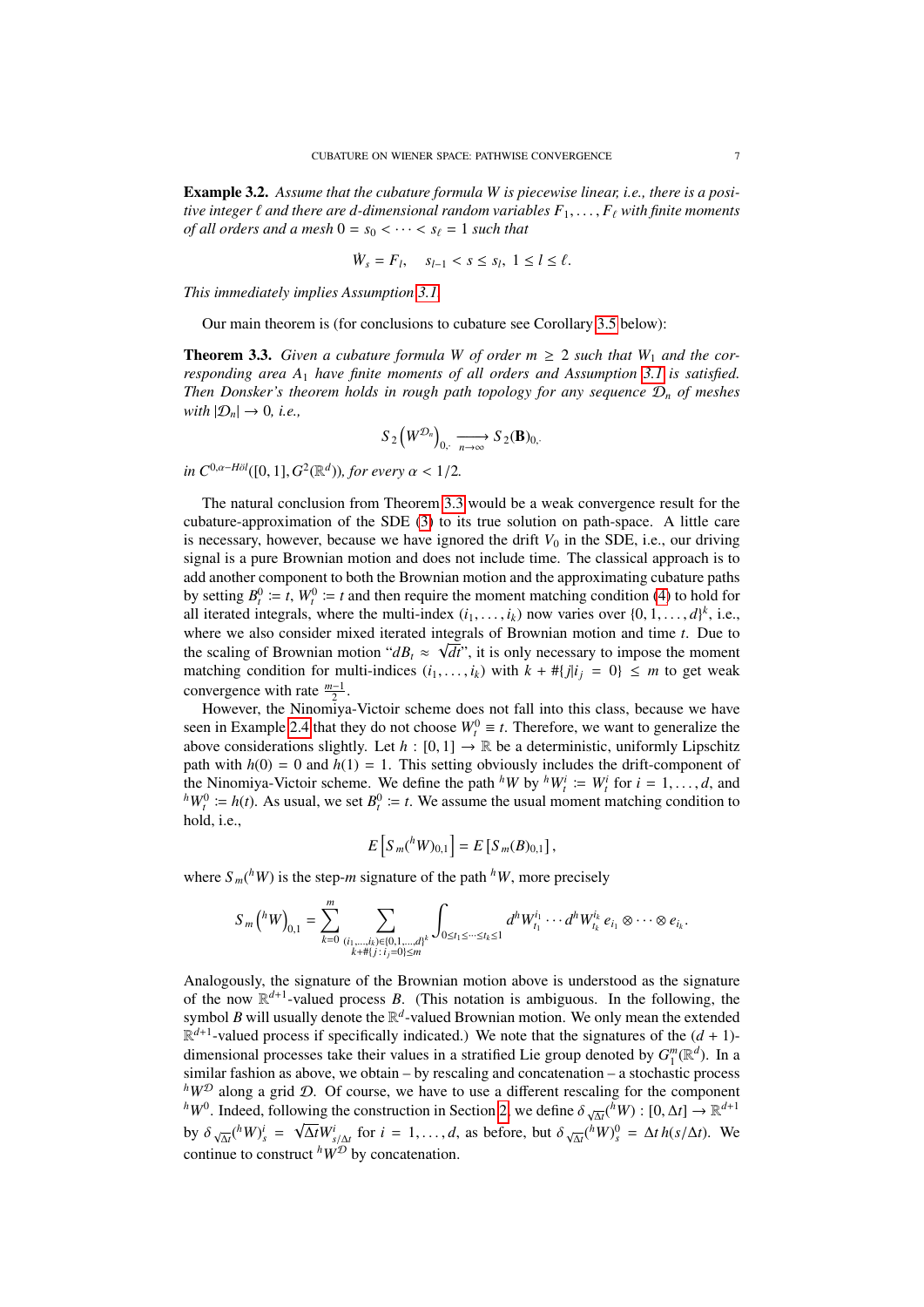By rough path theory (continuity of Young pairing, e.g. [\[5,](#page-13-11) Section 9.4.4]) we also obtain weak convergence in path-space for the extended process  $^hW$  to the extended,  $\mathbb{R}^{d+1}$ valued Brownian motion, which even holds for any truncated signature – not only for the step-2 signature.

<span id="page-7-1"></span>**Corollary 3.4.** Let W be cubature formula on Wiener space of order  $m \geq 2$  satisfying *Assumption [3.1](#page-5-2) and such that W*<sup>1</sup> *and the corresponding area A*<sup>1</sup> *have finite moments of all orders. Then Donsker's theorem holds in rough path topology for any sequence*  $\mathcal{D}_n$  *of meshes with*  $|\mathcal{D}_n| \to 0$ , *i.e.*,

<span id="page-7-2"></span>
$$
S_N\left({}^h W^{\mathcal{D}_n}\right)_{0,\cdot} \xrightarrow[n \to \infty]{} S_N(B)_{0,\cdot}
$$

 $\int \int_0^{\infty} P^{(0,a-H\delta l)}([0,1], G_1^N(\mathbb{R}^d))$ , *for every*  $\alpha < 1/2$  *and any*  $N \ge 1$ *.* 

Moreover, we define  ${}^h X^{\mathcal{D}}$  as the solution to the (random) ODE

(11) 
$$
d^{h} X_{t}^{\mathcal{D}} = V_{0} \left( {}^{h} X_{t}^{\mathcal{D}} \right) dh^{\mathcal{D}_{n}}(t) + \sum_{i=1}^{d} V_{i} \left( {}^{h} X_{t}^{\mathcal{D}} \right) d W_{t}^{\mathcal{D},i},
$$

where  $h^{\mathcal{D}_n} := h \, W^{\mathcal{D}_n,0}$ . Then we have weak convergence of  ${}^h X^{\mathcal{D}_n}$  to *X* on path-space.

<span id="page-7-0"></span>**Corollary 3.5.** *Given a bounded, continuous functional f* :  $C^{0,a-H\partial l}([0,1],\mathbb{R}^N) \to \mathbb{R}$ *, and* assume that W<sub>b</sub> and D<sub>,</sub> satisfy the assumptions of Corollary 3.4. Then we have *assume that W, h and* D*<sup>n</sup> satisfy the assumptions of Corollary [3.4.](#page-7-1) Then we have*

$$
E\left[f\left({}^h X^{\mathcal{D}_n}\right)\right] \xrightarrow[n \to \infty]{} E[f(X)],
$$

*where X denotes the path*  $(X_t)_{t \in [0,1]}$  *of the true solution of the SDE [\(3\)](#page-2-2) and <sup><i>h*</sup> $X^{\mathcal{D}_n}$  denotes *the pathwise solution of the ODE* [\(11\)](#page-7-2)*.*

*Proof.* We interpret [\(7\)](#page-3-0) as a rough differential equation, i.e., for a given (rough) path  $\omega \in$  $C^{0,\alpha-\text{H\"ol}}([0, 1]; \tilde{G}_1^2(\mathbb{R}^d))$  with  $\omega = \pi_1(\omega)$  we define  $\pi(\omega)_t := y_t$  by

$$
dy_t = V_0(y_t)d\omega_t^0 + \sum_{i=1}^d V_i(y_t)d\omega_t^i.
$$

In particular, we have  ${}^h X^{\mathcal{D}_n} = \pi \left( S_2({}^h W^{\mathcal{D}_n})_0 \right)$  and  $X = \pi (S_2(B)_0)$ . By [\[5,](#page-13-11) Theorem 10.26], the map  $\omega \mapsto \pi(\omega)$  is a continuous map from  $C^{0,\alpha-\text{H\"ol}}([0,1]; G_1^2(\mathbb{R}^d))$  to  $C^{0,\alpha-\text{H\"ol}}([0,1]; \mathbb{R}^N)$ .<br>The contribution of the property of  $h_{X,D}^{(0,0)}$  of  $g_{X,D}^{(0,0)}$  is  $X_{\alpha}^{(0,0)}(0,0)$ . Thus, Corollary [3.4](#page-7-1) implies weak convergence of  ${}^h X^{\mathcal{D}_n} = \pi \left( S_2({}^h W^{\mathcal{D}_n})_{0,} \right)$  to  $X = \pi (S_2(B)_{0,} \cdot)$ in  $C^{0,\alpha-\text{H\"ol}}([0,1];\mathbb{R}^N)$ ).

**Remark 3.6.** *Since the* α*-Hölder topology is stronger than the usual uniform topology given by the supremum norm, Corollary [3.5](#page-7-0) in particular holds for all bounded functionals f which are continuous in the uniform topology on path space. In the case of unbounded continuous functionals, convergence can still be guaranteed provided that some uniform integrability property holds. (Of course, in the case of call-option type derivatives, one could also try a relevant put-call-parity.) Finally, in the case of barrier options, the payo*ff *functional is often continuous apart from a set of measure zero on path space. Naturally, non-continuities on null-sets do not hinder weak convergence of the cubature method.*

## 4. Random walks with independent, non-identically distributed increments

<span id="page-7-3"></span>In this section, we prepare the main ingredients of a proof of Donsker's theorem for random walks with independent, but not identically distributed increments on the Lie group *G* :=  $G^2(\mathbb{R}^d)$ . More precisely, let  $\xi$  be a random variable with values in *G* with finite moments of all orders. We shall denote the components of  $\xi$  in the basis of  $g := g^2(\mathbb{R}^d)$ . moments of all orders. We shall denote the components of  $\xi$  in the basis of  $g := g^2(\mathbb{R}^d)$ <br>given by eq.  $1 \le i \le d$  together with  $g \circ g \circ l \le i \le d$  by  $X^i$  and  $A^{i,j}$  respectively i.e. given by  $e_i$ ,  $1 \le i \le d$ , together with  $[e_i, e_j]$ ,  $1 \le i < j \le d$ , by  $X^i$  and  $A^{i,j}$ , respectively, i.e.,

$$
\xi = \exp\left(\sum_{i=1}^d X^i e_i + \sum_{i < j} A^{i,j} [e_i, e_j]\right).
$$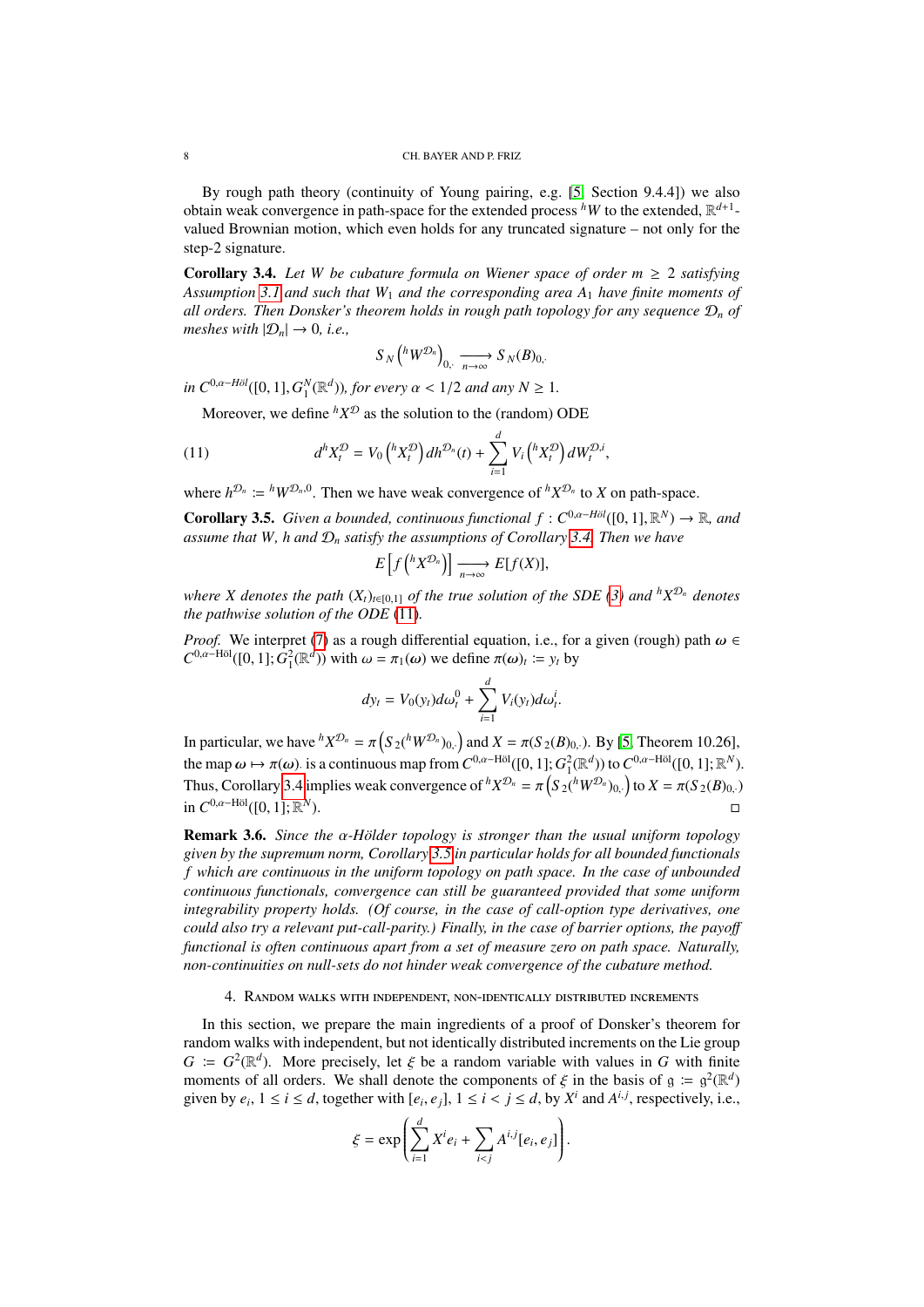Thus, the condition that  $\xi$  has finite moments of all orders simply means that all the real random variables  $X^i$ ,  $A^{i,j}$  have finite moments of all orders  $q \ge 1$ . Moreover, we assume that  $\xi$  is *centered*, i.e.,

$$
E[Xi] = 0, \quad i = 1, \dots, d.
$$

Let us fix a mesh  $\mathcal{D}_n = \{0 = t_0 < \cdots < t_n = 1\}$ . For *n* independent copies  $\xi_{(1)}, \ldots, \xi_{(n)}$ <br> $\xi$  define  $\xi^n = \delta$  —( $\xi_{(n)}$ ) and the corresponding random walk of  $\xi$ , define  $\xi_k^n = \delta \sqrt{\Delta t_k} (\xi(k))$  and the corresponding random walk

$$
\Xi_0^n=1,\quad \Xi_k^n=\Xi_{k-1}^n\otimes\xi_k^n,\ k=1,\ldots,n.
$$

For use in the next lemma, let us define the coordinate mappings  $x^i$  (mapping  $x \in G$  to the component of  $log(x)$  with respect to the basis element  $e_i$ ) and  $x^{i,j}$  (mapping  $x \in G$  to the component of  $log(x)$  with respect to the basis element  $[e_i, e_j]$ ),  $1 \le i \le d$ ,  $i < j \le d$ . As usual, the corresponding vector-fields (i.e., basis of the tangent space) are denoted by  $\frac{\partial}{\partial x^i}$ and  $\frac{\partial}{\partial x^{i,j}}$ , respectively.

<span id="page-8-1"></span>**Lemma 4.1.** *The above random walk satisfies the central limit theorem, i.e.,*  $\Xi_n^n$  *converges weakly to the Gaussian measure with infinitesimal generator*

$$
\sum_{i < j} a^{i,j} \frac{\partial}{\partial x^{i,j}} + \frac{1}{2} \sum_{i \le j} b^{i,j} \frac{\partial}{\partial x^i} \frac{\partial}{\partial x^j},
$$

*where*  $a^{i,j} := E[A^{i,j}]$  *and*  $b^{i,j} := Cov(X^i, X^j)$ <sup>1</sup>.

*Proof.* The result is well-known in probability theory on Lie groups, see, e.g., [\[14\]](#page-13-13). We verify that the system of probability measures  $\mu_{n,k} = (\xi_{k}^{n})_* P$ , i.e.,  $\mu_{n,k}$  is the law of  $\xi_{k}^{n}$ , estisfies the conditions given in [14]. Theorem 3.21 namely: satisfies the conditions given in [\[14,](#page-13-13) Theorem 3.2], namely:

- (i)  $\sup_n \sum_{k=1}^n \int_G ||x||^2 \mu_{n,k}(dx) < \infty;$ <br>
(ii)  $\mu_{n,k}$  is centered in the above ser
- (ii)  $\mu_{n,k}$  is centered in the above sense;<br>(iii) for every  $1 \le i \le j \le d$  there is a r
- (iii) for every  $1 \le i < j \le d$ , there is a number  $a^{i,j} \in \mathbb{R}$  such that

$$
a^{i,j} = \lim_{n \to \infty} \sum_{k=1}^n \int_G x^{i,j}(x) \mu_{n,k}(dx);
$$

(iv) for every  $1 \le i, j \le d$ , there is a number  $b^{i,j} \in \mathbb{R}$  such that

$$
b^{i,j} = \lim_{n \to \infty} \sum_{k=1}^n \int_G x^i(x) x^j(x) \mu_{n,k}(dx);
$$

(v)  $\lim_{n\to\infty}\sum_{k=1}^n$  $\int_{\|x\| \ge \epsilon} \|x\|^2 \mu_{n,k}(dx) = 0$  for all  $\epsilon > 0$ .

By homogeneity of the Carnot-Caratheodory norm, we have

$$
\int_G ||x||^2 \mu_{n,k}(dx) = E\left[\left\|\delta_{\sqrt{\Delta t_k}}(\xi)\right\|^2\right] = \Delta t_k E\left[\|\xi\|^2\right].
$$

Thus,

$$
\sum_{k=1}^n \int_G ||x||^2 \mu_{n,k}(dx) = \sum_{k=1}^n \Delta t_k E\left[||\xi||^2\right] = E\left[||\xi||^2\right],
$$

and the supremum over *n* is obviously finite, settling (i).

(ii) is satisfied by assumption on  $\xi$ . Regarding (iii), note that  $x^{i,j}(\xi^n_k) = x^{i,j}(\delta \sqrt{\Delta t_k}(\xi)) =$ <br> *A*<sup>*kl*</sup>, where equality is understood as equality in law. Therefore, (iii) is satisfied with  $\Delta t_k A^{i,j}$ , where equality is understood as equality in law. Therefore, (iii) is satisfied with  $a^{i,j} = E(A^{i,j}) < \infty$ . A similar argument shows that (iv) holds with  $b^{i,j} = \text{Cov}(X^i, X^j)$ .<br>For the proof of (v), we again use homogeneity of the Carnot-Caratheodory por

For the proof of (v), we again use homogeneity of the Carnot-Caratheodory norm. Indeed, we have

$$
\int_{\|x\|\geq \epsilon} \|x\|^2 \,\mu_{n,k}(dx) = \Delta t_k E\left[\mathbf{1}_{\epsilon,\infty[\left(\sqrt{\Delta t_k} \,||\xi||\right)||\xi||^2\right],
$$

<span id="page-8-0"></span><sup>&</sup>lt;sup>4</sup>The statement means that there is a semi-group  $(\mu_t)_{t\geq0}$  of probability measures on *G* having the above infinitesimal generator and  $\mu_1$  is the limiting distribution of  $\Xi_n^n$ . Moreover, this semi-group is Gaussian in the sense that  $\lim_{\Delta x \to 0} \frac{1}{\mu}(G \setminus U) = 0$  for every neighborhood  $U$  of the neutral element of the gr sense that  $\lim_{t\searrow0} \frac{1}{t}\mu_t(G \setminus U) = 0$  for every neighborhood *U* of the neutral element of the group *G*.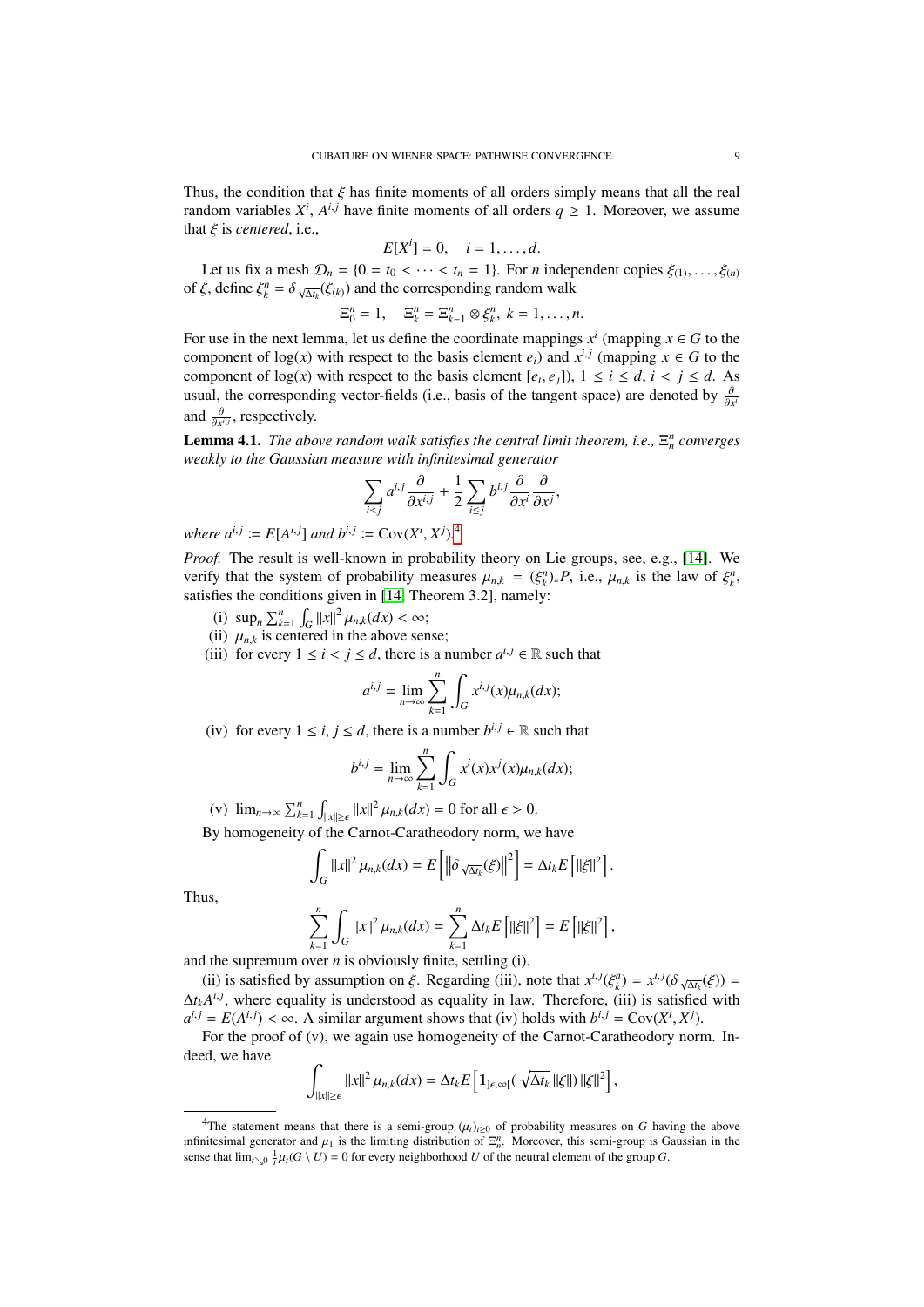implying that

$$
\sum_{k=1}^n\int_{\|x\|\geq \epsilon}\|x\|^2\,\mu_{n,k}(dx)\leq E\left[1_{\left|\frac{\epsilon}{\sqrt{|\mathcal{D}_n|}},\infty\right[}\,\|\xi\|^2\right]\leq \sqrt{P\left(\|\xi\|>\frac{\epsilon}{\sqrt{|\mathcal{D}_n|}}\right)}\cdot \sqrt{E\left[\|\xi\|^4\right]},
$$

by the Cauchy-Schwarz inequality. Now, the right hand side converges to zero by integrability of  $\|\xi\|$  and  $|\mathcal{D}_n| \to 0$ , for every fixed  $\epsilon > 0$ .

**Remark 4.2.** *If*  $\xi$  *is the step-2 signature of a cubature formula of degree m*  $\geq$  2*, then*  $a^{i,j} = E[A^{i,j}] = 0, 1 \le i \le j \le d$ , and, moreover,  $b^{i,j} = \text{Cov}(X^i, X^j) = \delta_{ij}$ . Thus, the generator of the limiting Gaussian measure in Lemma 4.1 coincides with the generator of *generator of the limiting Gaussian measure in Lemma [4.1](#page-8-1) coincides with the generator of the Brownian motion on G, i.e., with the generator of* B*.*

Next we state a moment estimate, which will enable us to prove tightness of the family of interpolated random walks in rough path topology.

<span id="page-9-3"></span>**Proposition 4.3.** *For every*  $p \in \mathbb{N}$ ,  $p \ge 1$  *we can find a constant C independent of k and n such that*

$$
E\left[\left\|\Xi_{k}^{n}\right\|^{4p}\right] \leq Ct_{k}^{2p}.
$$

*Proof.* The proof heavily relies on *Burkholder's inequality*, see [\[3\]](#page-13-14). Recall that the discrete time Burkholder inequality establishes the existence of constants  $c_p$ ,  $C_p$  for  $1 < p < \infty$  such that for every *p*-integrable real martingale  $Y_n$  and any  $n \in \mathbb{N}$  we have

<span id="page-9-2"></span>
$$
c_p \sup_n ||S_n||_{L^p} \le \sup_n ||Y_n|| \le C_p \sup_n ||S_n||_{L^p}
$$

where, setting  $Y_0 := 0$ ,  $S_n := \sqrt{\sum_{k=1}^n (Y_k - Y_{k-1})^2}$  is the square root of the quadratic variation of *Y*. By choosing  $Y_{n+l} = Y_n$  for  $l > 0$ , this immediately implies the corresponding finite version

(12) 
$$
c_p ||S_n||_{L^p} \le ||Y_n||_{L^p} \le C_p ||S_n||_{L^p}.
$$

By equivalence of homogeneous norms, see, for instance, [\[5,](#page-13-11) Theorem 7.44], we can replace the Carnot-Caratheodory norm  $\Vert \cdot \Vert$  on  $G^2(\mathbb{R}^d)$  by the homogeneous norm

$$
\|\mathbf{x}\|_2 := \max\Big(|\pi_1(\log(\mathbf{x}))| \, , \, \sqrt{|\pi_2(\log(\mathbf{x}))|}\Big) \le |\pi_1(\log(\mathbf{x}))| + \, \sqrt{|\pi_2(\log(\mathbf{x}))|}, \quad \mathbf{x} \in G^2(\mathbb{R}^d),
$$

where  $\pi_1$  and  $\pi_2$  denote the projection to the first and second level components of **x**, i.e., when  $\mathbf{x} = 1 + x + a \in G^2(\mathbb{R}^d)$ , then  $\pi_1(\mathbf{x}) = x \in \mathbb{R}^d$  and  $\pi_2(\mathbf{x}) = a \in \mathbb{R}^d \otimes \mathbb{R}^d$ . Thus, the assertion of the proposition is equivalent to the existence of a constant *C* (only depending on *p*) such that

<span id="page-9-0"></span>(13) 
$$
E\left[\left|\pi_1(\log(\Xi_k^n))\right|^{4p}\right] \leq C t_k^{2p},
$$

<span id="page-9-1"></span>(14) 
$$
E\left[\left|\pi_2(\log(\Xi_k^n))\right|^{2p}\right] \leq C t_k^{2p}.
$$

We start by proving [\(13\)](#page-9-0). By the Campbell-Baker-Hausdorff formula, we have

$$
\left|\pi_1(\log(\Xi_k^n))\right| = \left|\sum_{i=1}^d \left(\sum_{l=1}^k X_l^i\right) e_i\right| \leq C \sum_{i=1}^d \left|\sum_{l=1}^k X_l^i\right|.
$$

Here,  $X_l^i$  = √  $\overline{\Delta t_l} X^i_{(l)}$  and *C* is a constant, which does neither depend on the partition  $\mathcal{D}_n$ nor on *k*. For the remainder of the proof, we will use this symbol for constants that may vary from line to line, but do not depend on  $\mathcal{D}_n$  or on *k*. This implies that

$$
E\left[\left|\pi_1(\log(\Xi_k^n))\right|^{4p}\right] \leq C \sum_{i=1}^d E\left[\left|\sum_{l=1}^k X_l^i\right|^{4p}\right].
$$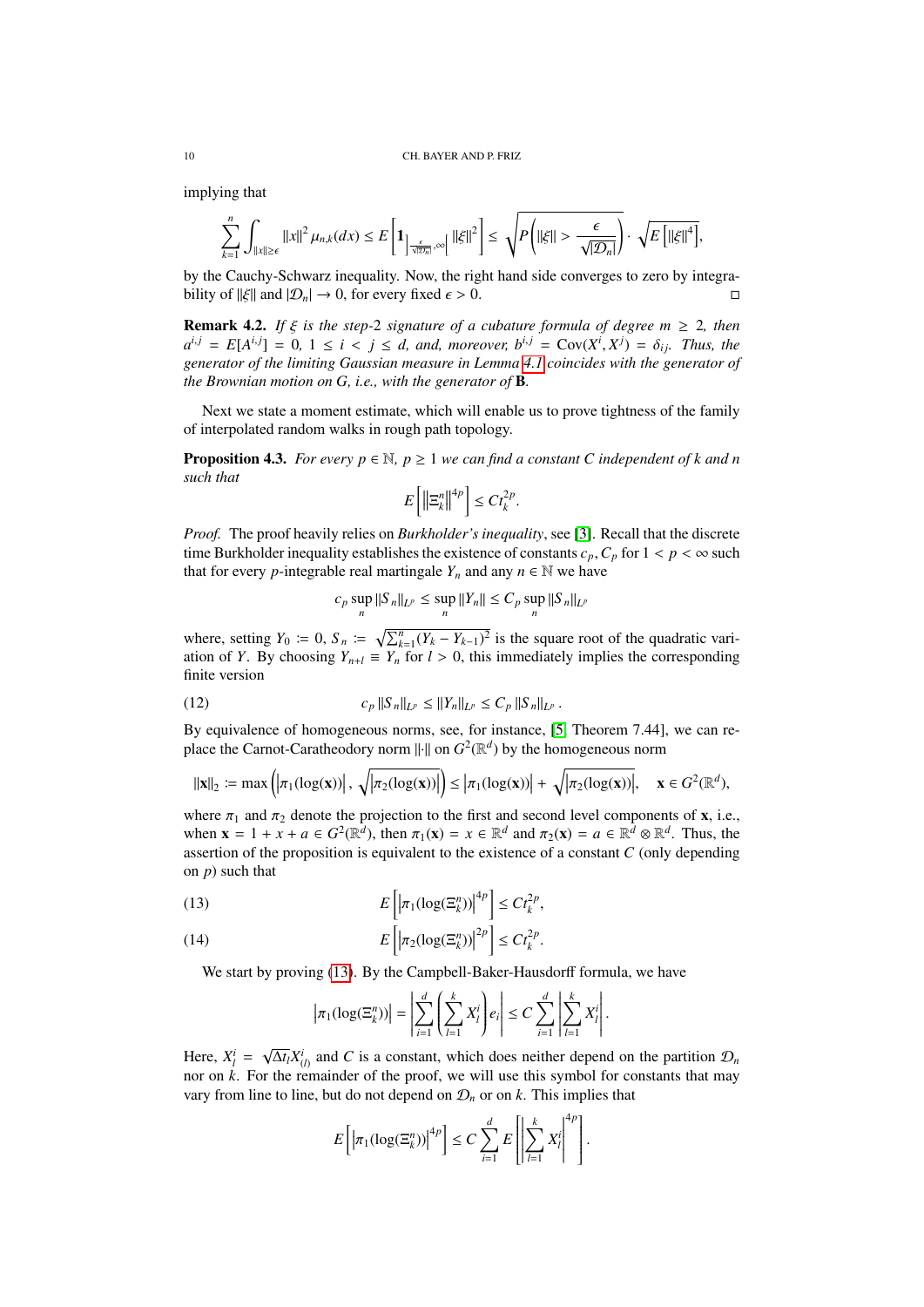Now we apply Burkholder's inequality to the martingale  $Y_k = \sum_{l=1}^k X_l^i$  with the exponent 4*p* to get

$$
E\left[\left|\pi_1(\log(\Xi_k^n))\right|^{4p}\right] \leq C \sum_{i=1}^d E\left[\left|\sum_{l=1}^k (X_l^i)^2\right|^{2p}\right] = C t_k^{2p} \sum_{i=1}^d E\left[\left|\sum_{l=1}^k \frac{\Delta t_l}{t_k} (X_{(l)}^i)^2\right|^{2p}\right].
$$

Noting that the sum inside the expectation is a convex combination, we apply Jensen's inequality for the convex function  $x^{2p}$  and get

$$
E\left[\left|\pi_1(\log(\Xi_k^n))\right|^{4p}\right] \le C t_k^{2p} \sum_{i=1}^d \sum_{l=1}^k \frac{\Delta t_l}{t_k} E\left[(X_{(l)}^i)^{4p}\right] = C \left(\sum_{i=1}^d E\left[(X_{(l)}^i)^{4p}\right]\right) t_k^{2p},
$$

which is of the form required in  $(13)$ .

For [\(14\)](#page-9-1), we again start with the Campbell-Baker-Hausdorff formula and get

$$
E\left[\left|\pi_{2}(\log(\Xi_{k}^{n}))\right|^{2p}\right] = E\left[\left|\sum_{1 \leq i < j \leq d} \left[\sum_{l=1}^{k} A_{l}^{i,j} + \frac{1}{2} \sum_{1 \leq l_{1} < l_{2} \leq k} \left(X_{l_{1}}^{i} X_{l_{2}}^{j} - X_{l_{1}}^{j} X_{l_{2}}^{i}\right)\right] [e_{i}, e_{j}]\right|^{2p}\right]
$$
\n
$$
\leq C \sum_{1 \leq i < j \leq d} E\left[\left|\sum_{l=1}^{k} A_{l}^{i,j} + \frac{1}{2} \sum_{1 \leq l_{1} < l_{2} \leq k} \left(X_{l_{1}}^{i} X_{l_{2}}^{j} - X_{l_{1}}^{j} X_{l_{2}}^{i}\right)\right|^{2p}\right]
$$
\n
$$
\leq C \sum_{1 \leq i < j \leq d} \left(E\left[\left|\sum_{l=1}^{k} A_{l}^{i,j}\right|^{2p}\right] + E\left[\left|\sum_{1 \leq l_{1} < l_{2} \leq k} X_{l_{1}}^{i} X_{l_{2}}^{j}\right|^{2p}\right] + E\left[\sum_{1 \leq l_{1} < l_{2} \leq k} X_{l_{1}}^{i} X_{l_{2}}^{j}\right]^{2p}\right].
$$
\n(15)

<span id="page-10-1"></span>Now fix some  $1 \le i < j \le d$ . Again by Jensen's inequality, we have

<span id="page-10-2"></span>
$$
(16) \t E\left[\left|\sum_{l=1}^k A_l^{i,j}\right|^{2p}\right] = t_k^{2p} E\left[\left|\sum_{l=1}^k \frac{\Delta t_l}{t_k} A_{(l)}^{i,j}\right|^{2p}\right] \leq t_k^{2p} \sum_{l=1}^k \frac{\Delta t_l}{t_k} E\left[\left|A_{(l)}^{i,j}\right|^{2p}\right] = E\left[\left|A_{(1)}^{i,j}\right|^{2p}\right] t_k^{2p}.
$$

On the other hand, note that

$$
\sum_{1 \leq l_1 < l_2 \leq k} X_{l_1}^i X_{l_2}^j = \sum_{l_2=1}^k X_{l_2}^j \left( \sum_{l_1=1}^{l_2-1} X_{l_1}^i \right)
$$

is a martingale (indexed by *k*). Thus, Burkholder's inequality [\(12\)](#page-9-2) for the exponent 2*p* gives

$$
E\left[\left|\sum_{1\leq l_1
$$

Now we again apply Jensen's inequality and then the Cauchy-Schwarz inequality, and obtain

<span id="page-10-0"></span>
$$
E\left[\left|\sum_{1\leq l_1  

$$
\leq Ct_k^p\sum_{l_2=1}^k\frac{\Delta t_{l_2}}{t_k}\left(E\left[\left|X_{(l_2)}^j\right|^{4p}\right]\right)^{1/2}\left(E\left[\sum_{l_1=1}^{l_2-1}X_{l_1}^i\right]^{4p}\right]\right)^{1/2}.
$$
$$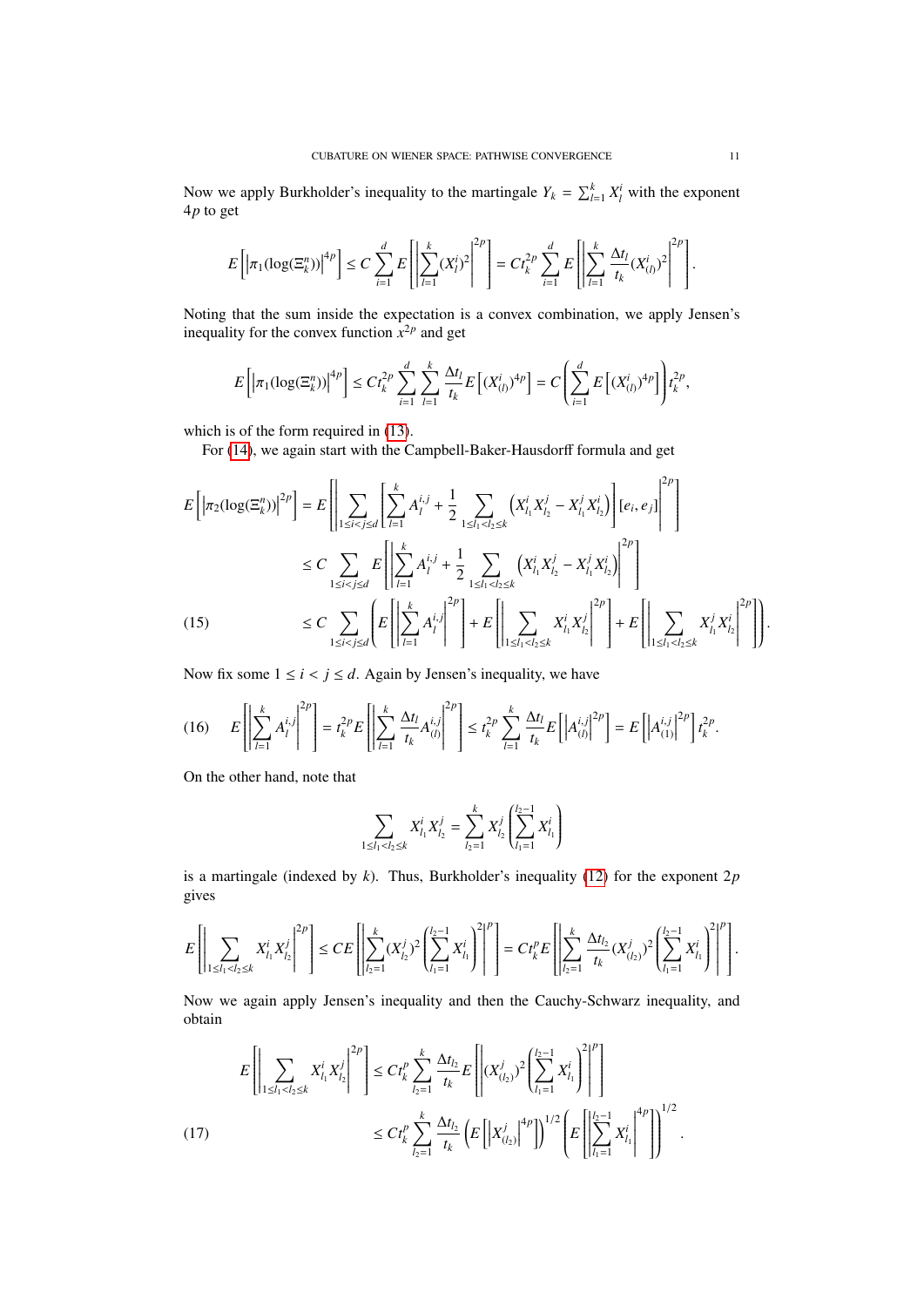By applying Burkholder's and Jensen's inequalities for a final time, we get for the left-most term in the above inequality

$$
E\left[\left|\sum_{l_1=1}^{l_2-1} X_{l_1}^i\right|^4\right] \leq C t_{l_2-1}^{2p} E\left[\left|\sum_{l_1=1}^{l_2-1} \frac{\Delta t_{l_1}}{t_{l_2-1}} (X_{(l_1)}^i)^2\right|^2\right] \\ \leq C t_{l_2-1}^{2p} \sum_{l_1=1}^{l_2-1} \frac{\Delta t_{l_1}}{t_{l_2-1}} E\left[\left|X_{(l_1)}^i\right|^{4p}\right] \leq C t_{l_2-1}^{2p} E\left[\left|X_{(1)}^i\right|^{4p}\right].
$$

Inserting the last inequality into [\(17\)](#page-10-0), we obtain

$$
E\left[\left|\sum_{1\leq l_1 < l_2 \leq k} X_{l_1}^i X_{l_2}^j \right|^{2p}\right] \leq C t_k^p \sum_{l_2=1}^k \frac{\Delta t_{l_2}}{t_k} t_{l_2-1}^p \left(E\left[\left|X_{(1)}^j\right|^{4p}\right]\right)^{1/2} \left(E\left[\left|X_{(1)}^i\right|^{4p}\right]\right)^{1/2} \\
\leq C \left(E\left[\left|X_{(1)}^j\right|^{4p}\right]\right)^{1/2} \left(E\left[\left|X_{(1)}^i\right|^{4p}\right]\right)^{1/2} t_k^{2p}.
$$

Together with [\(15\)](#page-10-1) and [\(16\)](#page-10-2) this shows [\(14\)](#page-9-1), and the proposition follows.  $\square$ 

# 5. Proof of the main results

Analogously to [\[2,](#page-13-8) Theorem 1] we can now state our

<span id="page-11-1"></span>**Theorem 5.1.** *Let*  $\mathcal{D}_n = \{0 = t_0 < \cdots < t_n = 1\}$  *be a sequence of meshes with*  $|\mathcal{D}_n| \to 0$ *and let*  $\Xi^n = \left(\Xi^n_k\right)_{k=0}^n$  *be a centered random walk in*  $G^2(\mathbb{R}^d)$  *along the mesh (as defined in Section [4\)](#page-7-3), whose increments have moments of all orders. Additionally, we impose*  $E(\pi_2(\xi^n_k)) = 0$ . Define a sequence  $\overline{\Xi}^n$  of stochastic processes with values in  $G^2(\mathbb{R}^d)$  by Ξ *n*  $t_k^n = \sum_k^n$  *for*  $k = 0, \ldots, n$  *and by* geodesic *interpolation for*  $t \in [t_k, t_{k+1}]$ *. Then* 

<span id="page-11-0"></span>
$$
\overline{\Xi}^n \xrightarrow[n \to \infty]{} \mathbf{B}
$$

 $\int$ *in*  $C^{0,\alpha-H\ddot{o}l}$  ([0, 1],  $G^2(\mathbb{R}^d)$ ) for all  $\alpha < 1/2$ *.* 

*Proof.* Kolmogorov's tightness criterion, see, for instance, [\[15\]](#page-13-15), implies that  $\overline{\Xi}^n$  is tight (in  $C^{0,\alpha-\text{H\"{o}l}}$  provided that for any *u*, *v* ∈ [0, 1]

(18) 
$$
\sup_n E\left[d\left(\overline{\Xi}^n_{\nu}, \overline{\Xi}^n_{u}\right)^a\right] \leq c\left|\nu-u\right|^{1+b},
$$

where *a*, *b*, *c* are positive constants with  $\alpha < b/a$  and *d* denotes the Carnot-Caratheodory distance defined by  $d(x, y) = \|x^{-1}y\|$ . We choose  $a = 4p$  and  $b = 2p - 1$ , then Proposition 4.3 implies that (18) holds for  $y, y \in \mathcal{D}$ . For arbitrary  $y \le y$  assume that  $t \le y \le tx$ . tion [4.3](#page-9-3) implies that [\(18\)](#page-11-0) holds for  $u, v \in \mathcal{D}_n$ . For arbitrary  $v < u$ , assume that  $t_i \le v < t_{i+1}$ and  $t_j \le u < t_{j+1}$  (for  $t_i$ ,  $t_{i+1}$ ,  $t_j$ ,  $t_{j+1} \in \mathcal{D}_n$ ). Using (by the geodesic interpolation)

$$
(19) \qquad d\left(\overline{\Xi}_{\nu}^{n}, \overline{\Xi}_{t_{i+1}}^{n}\right) = \frac{t_{i+1} - \nu}{\Delta t_{i+1}} d\left(\overline{\Xi}_{t_{i}}^{n}, \overline{\Xi}_{t_{i+1}}^{n}\right), \quad d\left(\overline{\Xi}_{t_{j}}^{n}, \overline{\Xi}_{u}^{n}\right) = \frac{u - t_{j}}{\Delta t_{j+1}} d\left(\overline{\Xi}_{t_{j}}^{n}, \overline{\Xi}_{t_{j+1}}^{n}\right)
$$

and the triangle inequality, we obtain

$$
E\left[d\left(\overline{\Xi}_{\nu}^{n},\overline{\Xi}_{u}^{n}\right)^{a}\right] \leq \tilde{c}\left[\left(\frac{t_{i+1}-\nu}{\Delta t_{i+1}}\right)^{2p}(t_{i+1}-\nu)^{2p}+(t_{j}-t_{i+1})^{2p}+\left(\frac{u-t_{j}}{\Delta t_{j+1}}\right)^{2p}(u-t_{j})^{2p}\right]
$$
  

$$
\leq c\left|u-\nu\right|^{2p},
$$

for some constant *c* only depending on *p*.

This shows that the sequence of stochastic processes  $\overline{\Xi}^n$  is tight in rough-path-topology. Moreover, Lemma [4.1](#page-8-1) shows that the finite-dimensional marginal distributions of  $\overline{\Xi}^n$  converge to those of **B**. Thus, we obtain the theorem for  $\alpha < \frac{4p}{2p-1}$  and, with  $p \to \infty$ , for any  $\alpha < 1/2$ .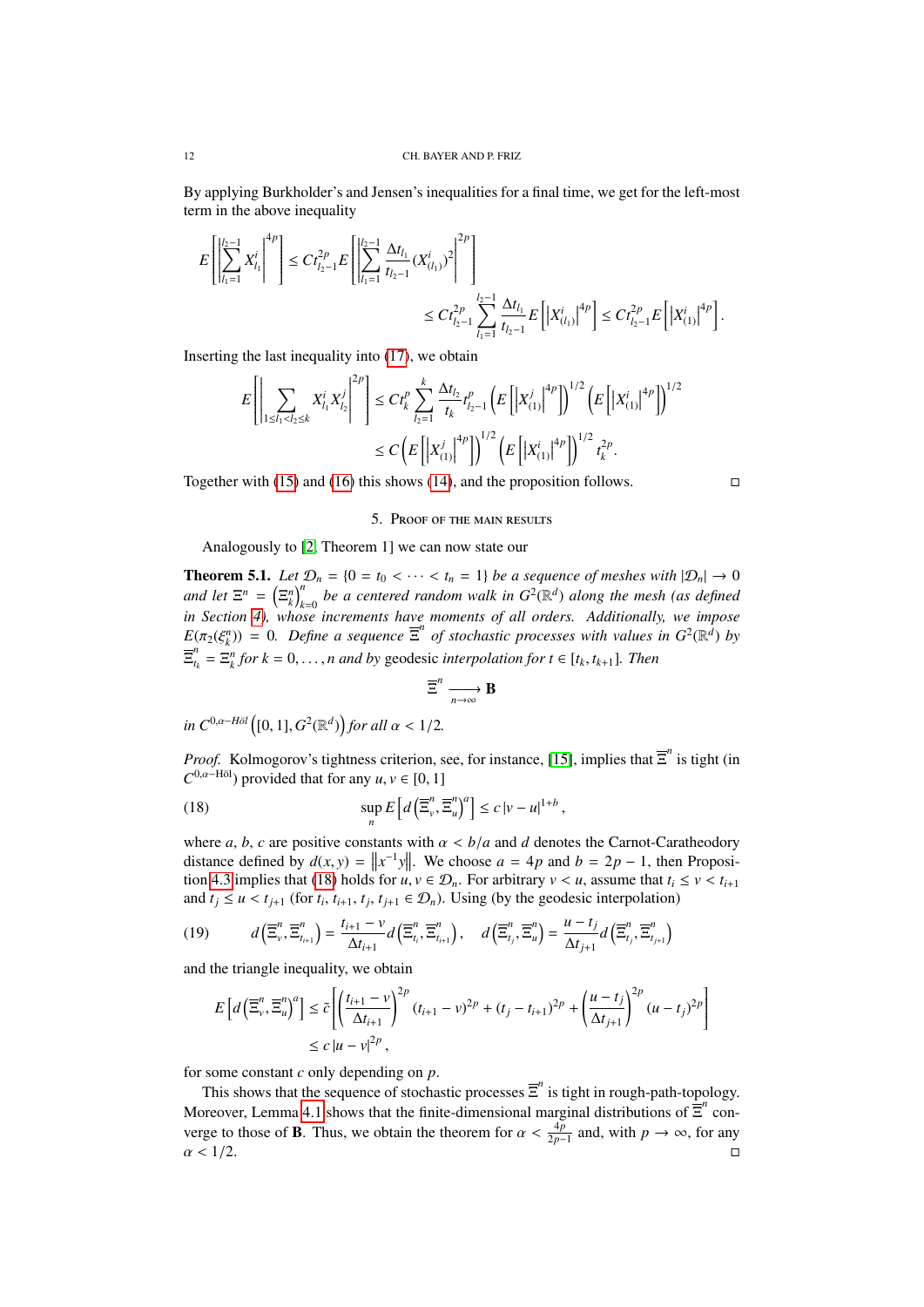*Proof of Theorem [3.3.](#page-6-0)* In Theorem [5.1](#page-11-1) above, we have already proved our main result for  $N = 2$  and for the special case of geodesic interpolation, i.e., for the case that  $S_2(W^{D_n})_{0}$ , 0,*t*  $t \in [0, 1]$ , provides a geodesic interpolation between the grid points, i.e., between  $S_2(W^{D_n})$  $\frac{0,t_k}{s}$  $t_k \in \mathcal{D}_n$ . We note that the extension of the result to  $N > 2$  is immediate since the Lyons lift  $S_N$ :  $G^2(\mathbb{R}^d) \to G^N(\mathbb{R}^d)$  is continuous in rough path topology, see, for instance, [\[5,](#page-13-11) Corollary 9.11].

We need to give a proof for the case  $N = 2$  but without geodesic interpolation. As before, assume that we are given  $t_i \le v < t_{i+1}$ ,  $t_j \le u < t_{j+1}$ , with  $t_i, t_j, t_{i+1}, t_{j+1} \in \mathcal{D}_n$ . For any path  $\omega \in \mathcal{H}$ , the Cameron-Martin space, we have, see [\[5,](#page-13-11) Proposition 15.7],

$$
|\omega|_{1-\text{var};[s,t]} \leq \sqrt{|t-s|} ||\omega||_{\mathcal{H};[s,t]},
$$

where  $\left|\cdot\right|_{1-\text{var},[s,t]}$  denotes the first variation of a path restricted to [*s*, *t*] and  $\left\|\cdot\right\|_{\mathcal{H}:[s,t]}$  denotes the Cameron-Martin norm, likewise restricted to [*s*, *<sup>t</sup>*], i.e.,

$$
\|\omega\|_{\mathcal{H};[s,t]}^2 = \int_s^t |\dot{\omega}(u)|^2 du.
$$

Notice that

$$
\left\|W^{\mathcal{D}_n}\right\|_{\mathcal{H};[t_j,u]}^2 = \int_{t_j}^u \left|W_t^{\mathcal{D}_n}\right|^2 dt = \frac{1}{\Delta t_{j+1}} \int_{t_j}^u \left| \dot{W}\left(\frac{t-t_j}{\Delta t_{j+1}}\right) \right|^2 dt \leq \int_0^1 \left|\dot{W}_t\right|^2 dt = \left\|W\right\|_{\mathcal{H}}^2.
$$

Therefore, we can bound

$$
d\left(S_{2}\left(W^{\mathcal{D}_{n}}\right)_{0,t_{j}}, S_{2}\left(W^{\mathcal{D}_{n}}\right)_{0,u}\right) = \left\|S_{2}\left(W^{\mathcal{D}_{n}}\right)_{t_{j},u}\right\|
$$
  

$$
\leq \left|W^{\mathcal{D}_{n}}\right|_{1-\text{var};[t_{j},u]}
$$
  

$$
\leq \sqrt{u-t_{j}}\left\|W\right\|_{\mathcal{H}}.
$$

By Assumption [3.1,](#page-5-2) we get

$$
(20) \qquad E\left[d\left(S_2\left(W^{\mathcal{D}_n}\right)_{0,t_j},S_2\left(W^{\mathcal{D}_n}\right)_{0,u}\right)^{4p}\right] \le (u-t_j)^{2p}E\left[\|W\|_{\mathcal{H}}^{4p}\right] \le C(u-t_j)^{2p},
$$

and similarly

(21) 
$$
E\left[d\left(S_2\left(W^{\mathcal{D}_n}\right)_{0,\nu},S_2\left(W^{\mathcal{D}_n}\right)_{0,t_{i+1}}\right)^{4p}\right] \leq C(t_{i+1}-\nu)^{2p}.
$$

Therefore, we can show tightness of the sequence of processes  $S_2(W^{\mathcal{D}_n})$  $_{0,1}$  as in the proof of Theorem [5.1](#page-11-1) above.

Now we finally return to the Donsker theorem for cubature paths with an adjourned, Lipschitz component *h*.

*Proof of Corollary* [3.4.](#page-7-1) Let  $h^{\mathcal{D}_n} := h \mathcal{W}^{\mathcal{D}_n,0}$  denote the 0-component of  $^h \mathcal{W}^{\mathcal{D}_n}$ . Moreover, let id :  $[0, 1] \rightarrow [0, 1]$  denote the identity,  $\text{id}(t) = t$ . We note that  $h^{\mathcal{D}_n}$  converges to id in  $C^{0,\beta-\text{H\"ol}(I)}$  on  $1 \cdot \mathbb{R}$  for any  $\beta < 1$ . Indeed, let  $0 < t < 1$  and let  $t \le t < t$ , denote the grid  $C^{0,\beta-\text{H\"ol}}([0, 1]; \mathbb{R})$  for any  $\beta < 1$ . Indeed, let  $0 < t < 1$  and let  $t_i \le t < t_{i+1}$  denote the grid points closest to  $t$ . Then annormatly points closest to *t*. Then apparently

$$
h^{\mathcal{D}_n}(t) = t_i + \Delta t_{i+1} h\left(\frac{t-t_i}{\Delta t_{i+1}}\right).
$$

For  $h(0) = 0$ , we get  $|h(t)| \le L |t|$ , where *L* is the Lipschitz constant of *h*. From this one can easily conclude that  $||h^{\mathcal{D}_n} - id||_{\infty} \le (1+L)|\mathcal{D}_n|$  and  $h^{\mathcal{D}_n}$  converges to id uniformly on [0, 1] with uniform Lipschitz bounds for  $|\mathcal{D}_n| \to 0$ . This implies the convergence in  $\beta$ -Hölder topology for any  $\beta$  < 1.

By this result together with Theorem [3.3](#page-6-0) for the convergence of  $S_2(W)$ , we can immediately conclude that  $S_2(^hW^{\mathcal{D}_n})$ o<sub>0</sub>. converges to  $S_2(B)_{0}$ , in  $C^{0,\alpha-\text{H\"ol}}([0,1];G_1^2(\mathbb{R}^d))$ . By